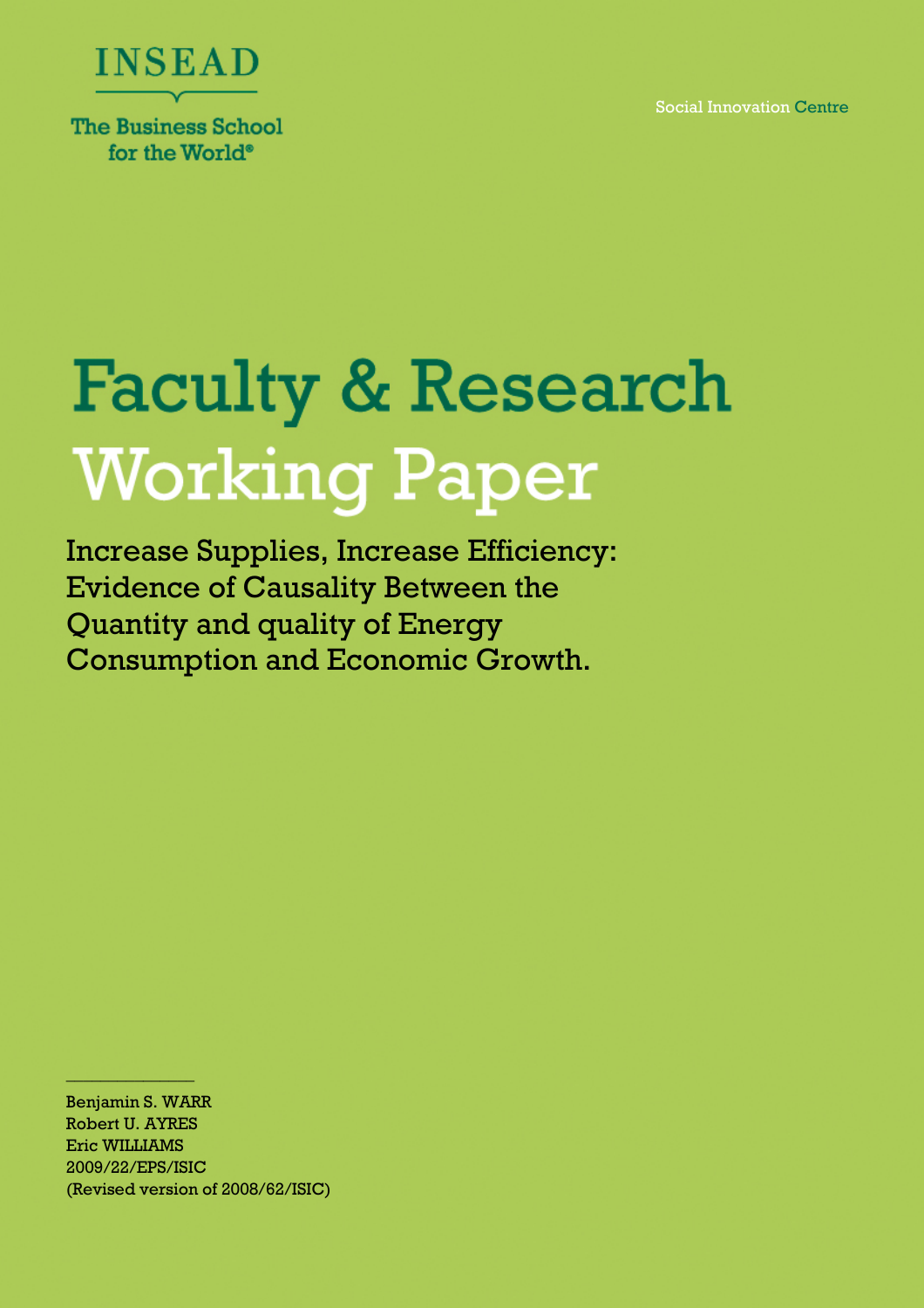# **Increase supplies, increase efficiency: Evidence of causality between the quantity and quality of energy consumption and economic growth.**

By

Benjamin S. Warr**\***

Robert U. Ayres\*\*

And

Eric Williams\*\*\*

\* INSEAD Social Innovation Centre Boulevard de Constance, Fontainebleau 77305 France.Ph: +33 (0) 1 60 72 92 31 Email : benjamin.warr@insead.edu

- \*\* Emeritus Professor of Economics and Political Science and Technology Management at INSEAD, Boulevard de Constance 77305 Fontainebleau Cedex; Visiting Professor at Chalmers University Gothenburg (Sweden); Institute Scholar at International Institute for Applied Systems Analysis (IIASA) Schlossplatz 1 A-2361 Laxenburg Austria
- \*\*\* Assistant Professor, Department of Civil and Environmental Engineering and the School of Sustainability, Arizona State University Ph: (480) 727 6259 Email: *ericwilliams@asu.edu*

A working paper in the INSEAD Working Paper Series is intended as a means whereby a faculty researcher's thoughts and findings may be communicated to interested readers. The paper should be considered preliminary in nature and may require revision.

Printed at INSEAD, Fontainebleau, France. Kindly do not reproduce or circulate without permission.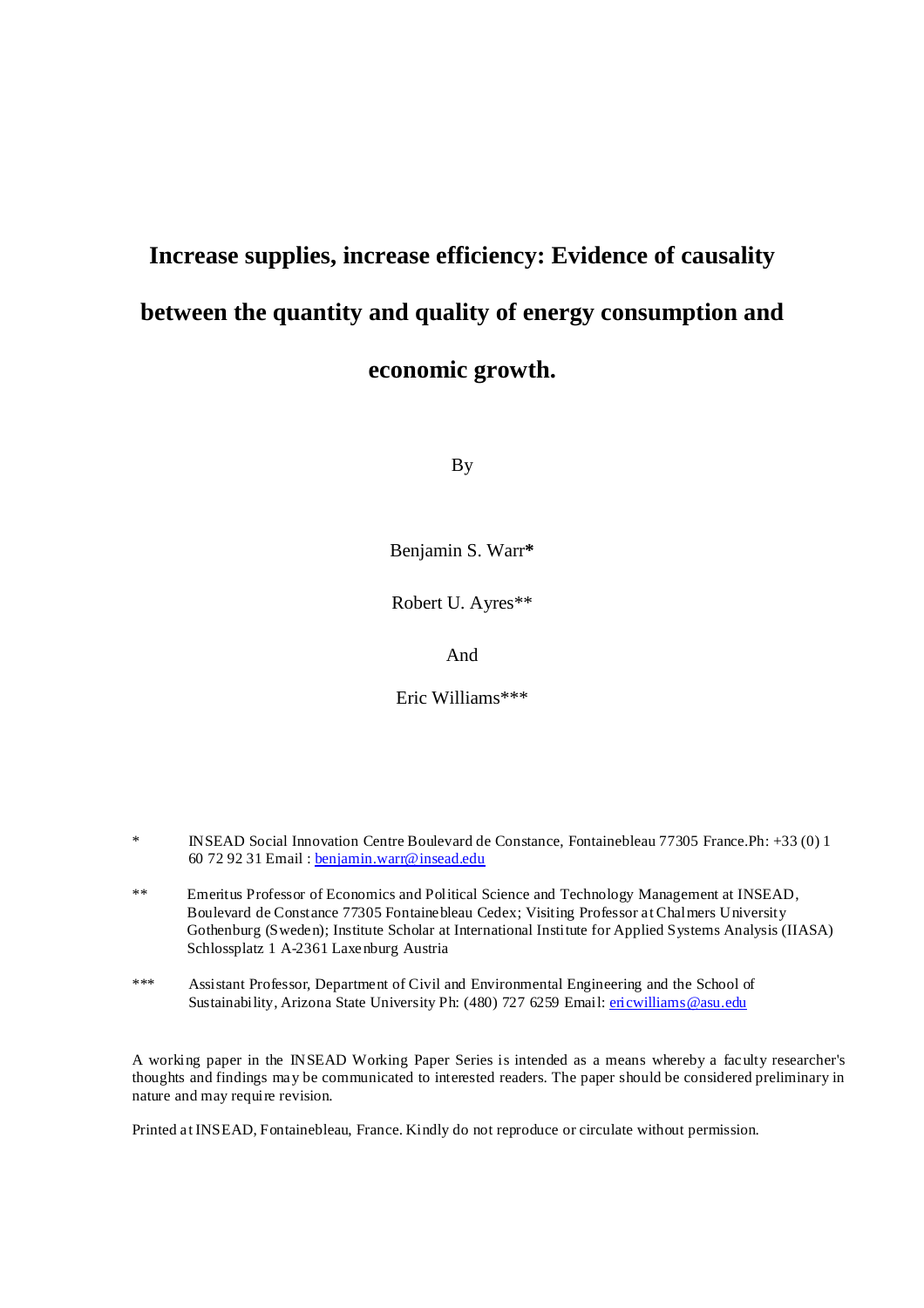#### **Abstract**

The aim of this paper is to re-examine the energy-GDP relationship for the US for the period 1946-2000 by redefining energy in terms of exergy (the amount of energy available for useful work) and the amount of useful work provided from energy inputs. This enables us to examine whether output growth depends on either the quantity of energy supplied and / or the efficiency of energy use. Two multivariate models were estimated involving GDP, capital, labour and the two measures of energy. We find that unidirectional causality runs from either energy measure to GDP. We attribute the causation to both short- and long-run effects in the case of exergy, but only long-run effects in the case of useful work. We find no evidence of causality running from GDP to either energy measure. We infer that output growth does not drive increased energy consumption and to sustain long-term growth it is necessary to either increase energy supplies or increase the efficiency of energy usage. Faced with energy security concerns and the negative externalities of fossil fuel use the latter option is preferred.

**Keywords:** energy, exergy, energy efficiency, economic growth, causality, cointegration.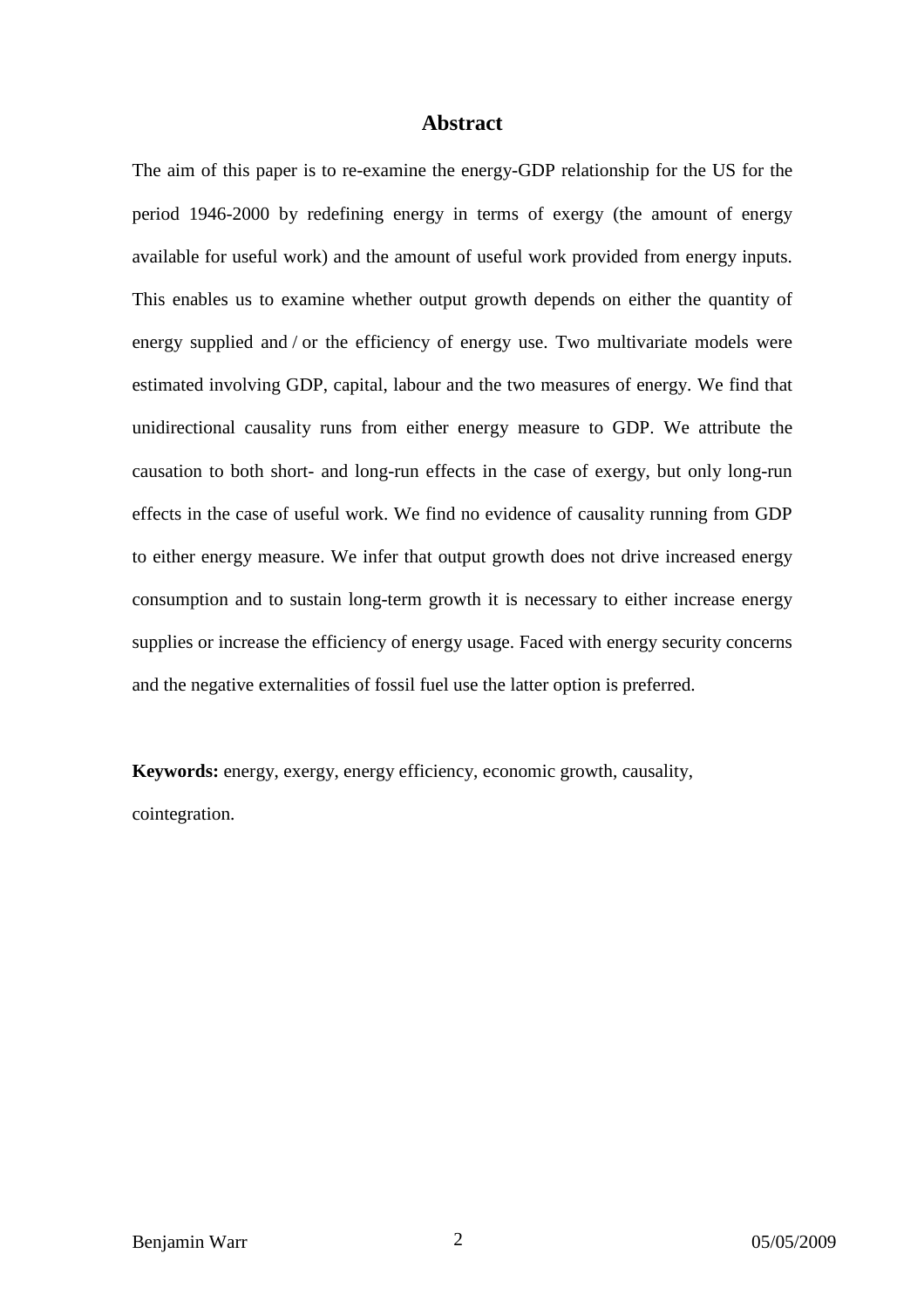#### **1. Introduction**

The primary motivation of this paper is to understand the long term relationship between energy consumption and economic growth. Energy is essential for any form of economic activity and advances in energy consuming technologies, coupled with increasing energy consumption, have characterised industrialisation and economic development processes over the past century. However, it can also be argued that the relative importance of energy consumption for economic growth has changed over time as 'developed' economies have evolved, shifting their production structure away from energy intensive industries to less energy intensive service activities.

From a theoretical standpoint, assuming a single sector economy, conventional economic theory attributes only marginal importance to energy as a factor of production by following the argument that energy's share in total factor cost is small compared to the cost shares of capital and labour. Following this logic, the share for oil is about 4% of US GDP, therefore a typical cut of 10% in oil consumption would result in a GDP reduction of 0.4%, from the average 3.5% annual growth. It is then possible to argue that this is only a small fraction of the growth that will be generated by exogenous technological progress. It follows that reducing energy consumption will not significantly impact output growth, in other words that energy is neutral to growth. This line of argumentation has given rise to the "neutrality hypothesis". However, experience of the effects of resource scarcity and energy conservation measures adopted following the dramatic oil price hikes in 1973/74 and 1979/80 suggest that constraints on energy consumption can adversely affect economic output. Indeed, empirical evidence shows that oil-shock related declines, relative to trend, were on average nearer 4 %, or ten times that predicted by the conventional factor share argument (1).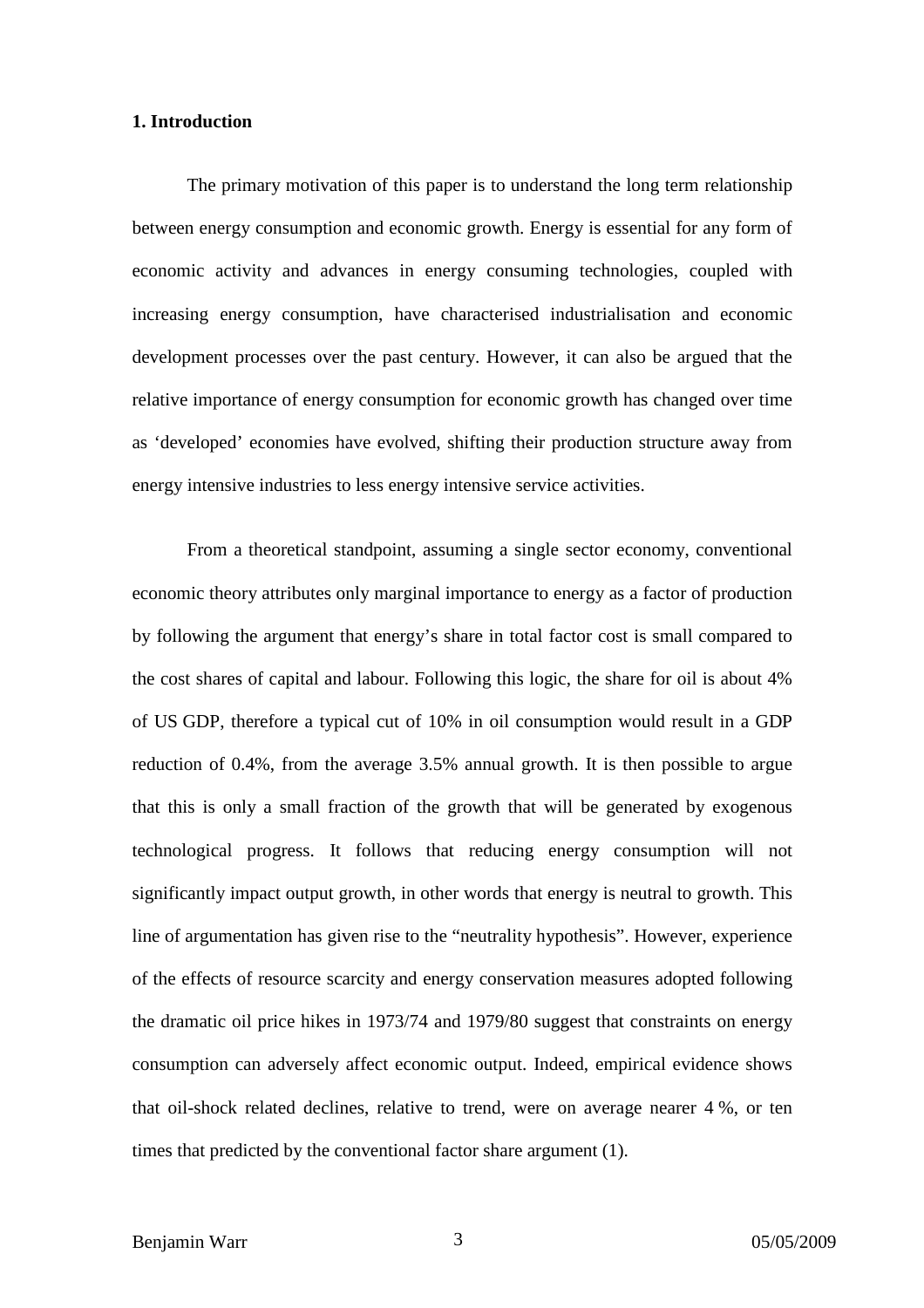The relevant question then is whether energy consumption causes economic growth or whether it is simply a consequence of the level of economic activity? The first studies to address this question through empirical research were stimulated by the oil crises of the early 70s and focussed on the US (2-7). More recently, interest in the causality question has gained new momentum with concerns about climatic change, proposals to limit  $CO<sub>2</sub>$  emissions by restricting fossil fuel consumption (8,9), with concerns about Peak Oil, finally with the development of new analytical techniques  $(10).$ 

Empirical research has not provided conclusive evidence to unambiguously determine the existence or the directionality of causal relationships between energy consumption and economic growth. A review of the literature describing empirical studies for the US provides an example of the general lack of consensus. Kraft and Kraft (2) and Abosedra and Baghestani (11) found evidence of unidirectional causality running from GNP growth to energy consumption. Stern (12) found evidence of unidirectional causality running in the opposite direction, from energy consumption to GDP. However, the majority of published studies have found little or no evidence of causality  $(4,5,13)$ . There are several similar energy – economy studies for other countries. Erol and Yu (7) found a significant causality relationship running from energy to GDP. For Korea, Oh and Lee (14) found evidence for causality running in the opposite direction from GDP to energy consumption for the period 1960-2001. Notwithstanding country-to-country differences, the results for any given country differ with the period studied, the choice of methodology, and the method of aggregation of energy flows.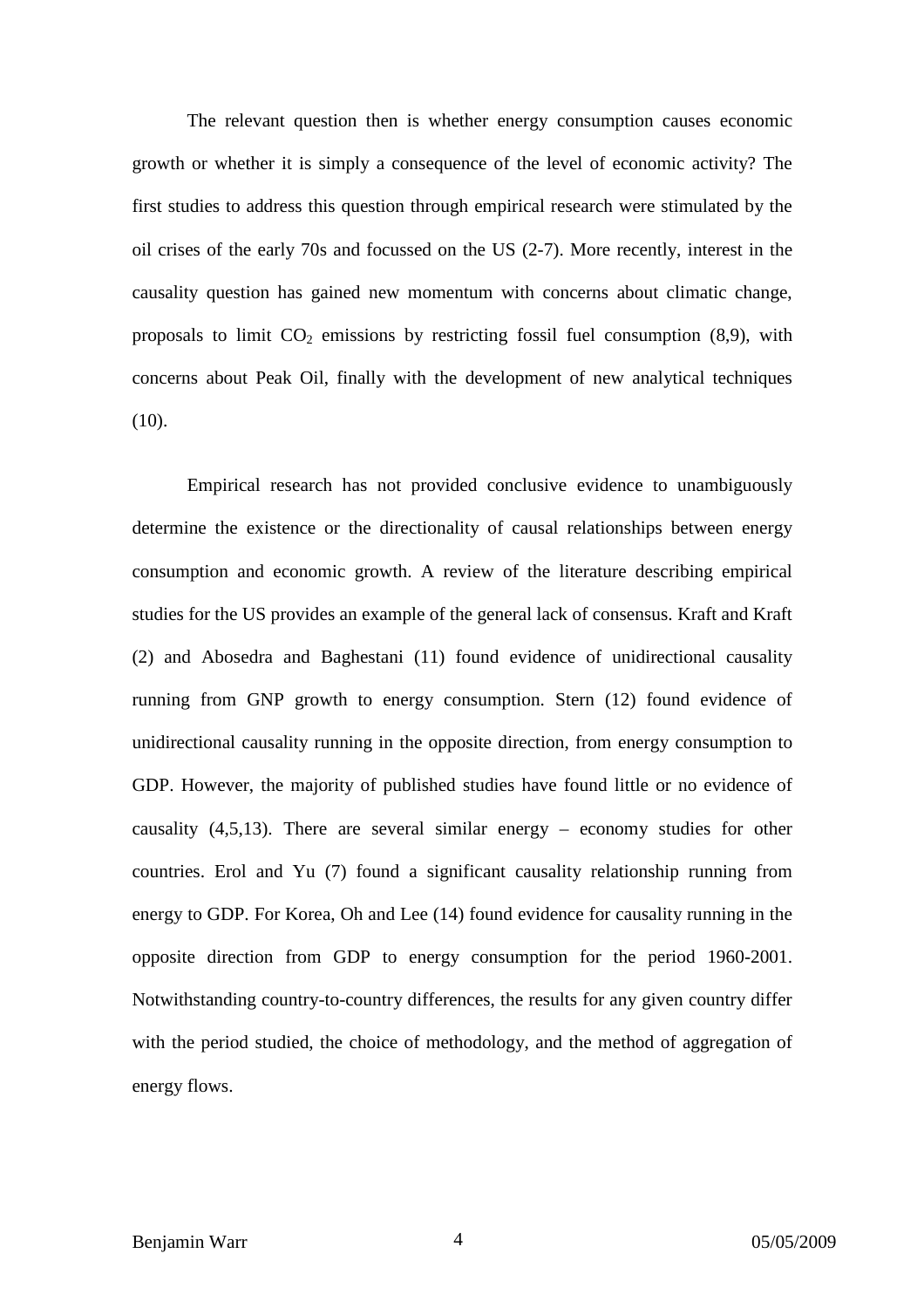Issues of temporal coverage and choice of method have been comprehensively discussed by several authors (12,15,16). We summarise them briefly here. The original results of Kraft and Kraft (2), for the US over the period 1947-1974, were put in doubt by Akarca and Long (3) who showed, using the same Sims (17) methodology, that the results were sensitive to the time period under investigation. They found no evidence of causality for the period 1947-1972. Similarly the unidirectional causality relationship running from energy to GDP identified by Erol and Yu (6) for Japan for the period 1950-1982, again using tests based on Sim's method, was no longer found to be significant if the period was restricted to 1950-1973. As well as affecting the statistical properties of the sample data, it can be argued that the relationship between economic growth and energy consumption changes over time as economies evolve, react to and restructure after exogenous shocks.

The use of time series analyses, based on the Granger (18) and Sims tests, overcame initial concerns about the inappropriate use of OLS with non-stationary data<sup>1</sup>. But a two-step Engle and Granger (19) method is not able to test hypotheses concerning the long-run relationship between variables. Moreover, bivariate methodologies may fail to detect additional channels of causality. A multivariate methodology is important because changes in energy use are likely to be countered by the substitution of other factors of production, resulting in little overall impact on output (8). However, a multivariate vector autoregressive (VAR) model is not suitable in the presence of cointegration. To be robust, causality tests for cointegrated variables must be applied to vector error correction models (VECMs) that describe a stable long run relationship between the variables *and* the adjustment of each variable back towards 'equilibrium'

 $<sup>1</sup>$  In studies applying ordinary least squares (OLS) to log transforms of variables, the failure to account for</sup> the time series properties of the data has been a potential source of spurious and contradictory results. The OLS method is not appropriate for non-stationary time series (36).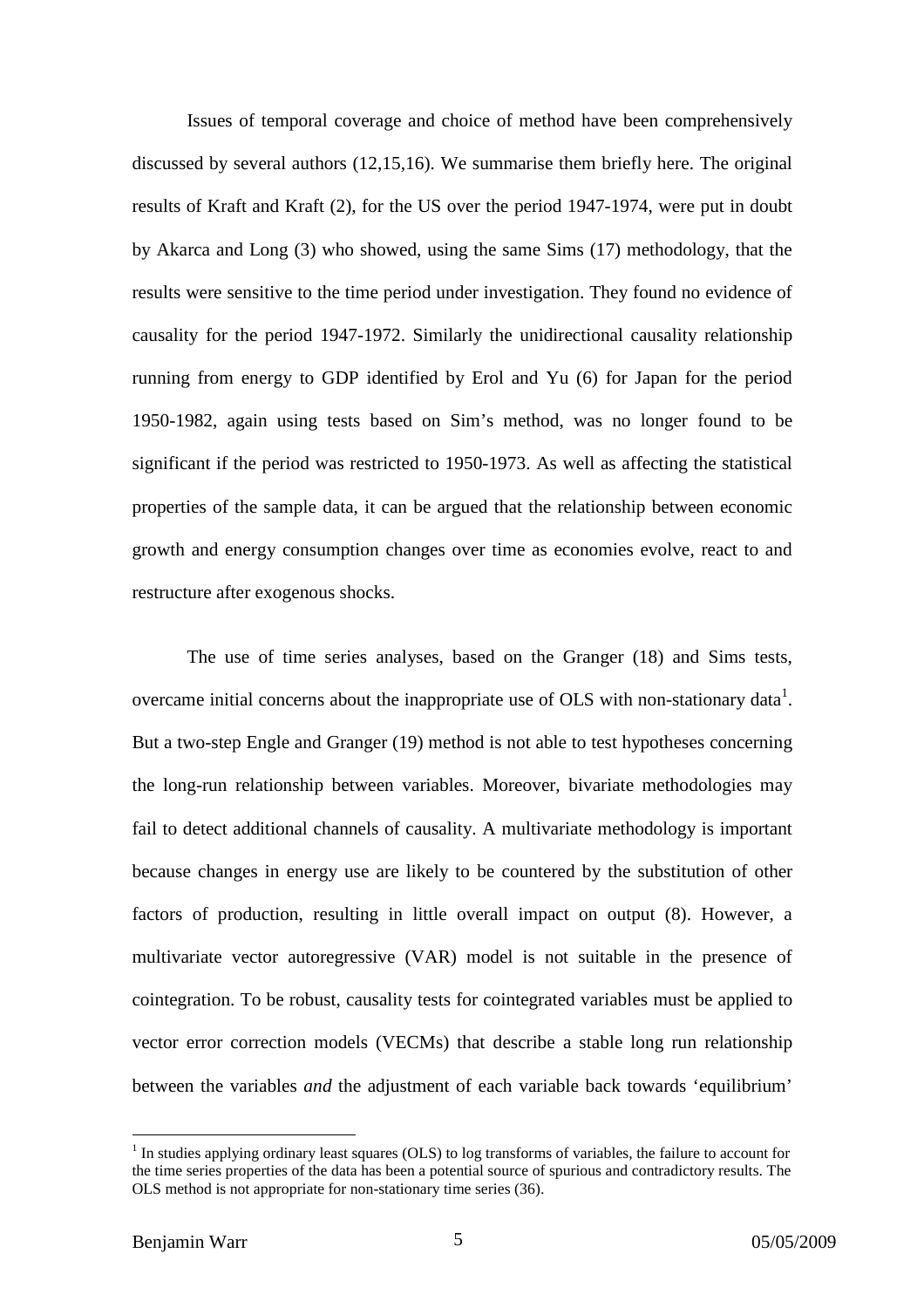following disturbances caused by (temporary) changes in the relationships with the others and shocks that have pushed the system away from its 'steady-state'. Multivariate cointegration analysis based on Johansen's multiple cointegration tests has been widely accepted as the most suitable method to analyse the causality structure of non-stationary macroeconomic time series.

Arguably questions concerning the data to include in the multivariate analysis have received less attention. As we mention, the omission of relevant information may be the reason why the time series do not cointegrate (or *decouple*) and causality between output and energy consumption is not detected (20). Decoupling between energy and output may also occur as the relationship between the two varies, through technological change, shifts in the composition of energy inputs and / or the energy intensity of industry. For macroeconomic studies the variables that are generally considered important are of course the other factors of production, capital stock and labour force, but energy prices, consumer price index, money supply and government spending have been incorporated in certain analysis (21).

The method of aggregation of energy flows can also exert a significant effect on the results of the analysis (22). Energy flows are most commonly aggregated in units of thermal equivalents, but this method fails to reflect the qualitative differences among energy inputs. Two alternatives exist: the economic approach using price-based aggregation (the Divisia Index<sup>2</sup>); the exergy approach based on application of the second law of thermodynamics. In two studies, Stern (8,12) tests for cointegration and causality between energy use and economic activity and compared the results when energy is measured in thermal equivalents, with those provided using a quality-adjusted

 $2$  The Divisia price-based aggregation assumes that energy quality can be measured by using the price of fuels, expressed as expenditure shares, to weight their heat equivalents.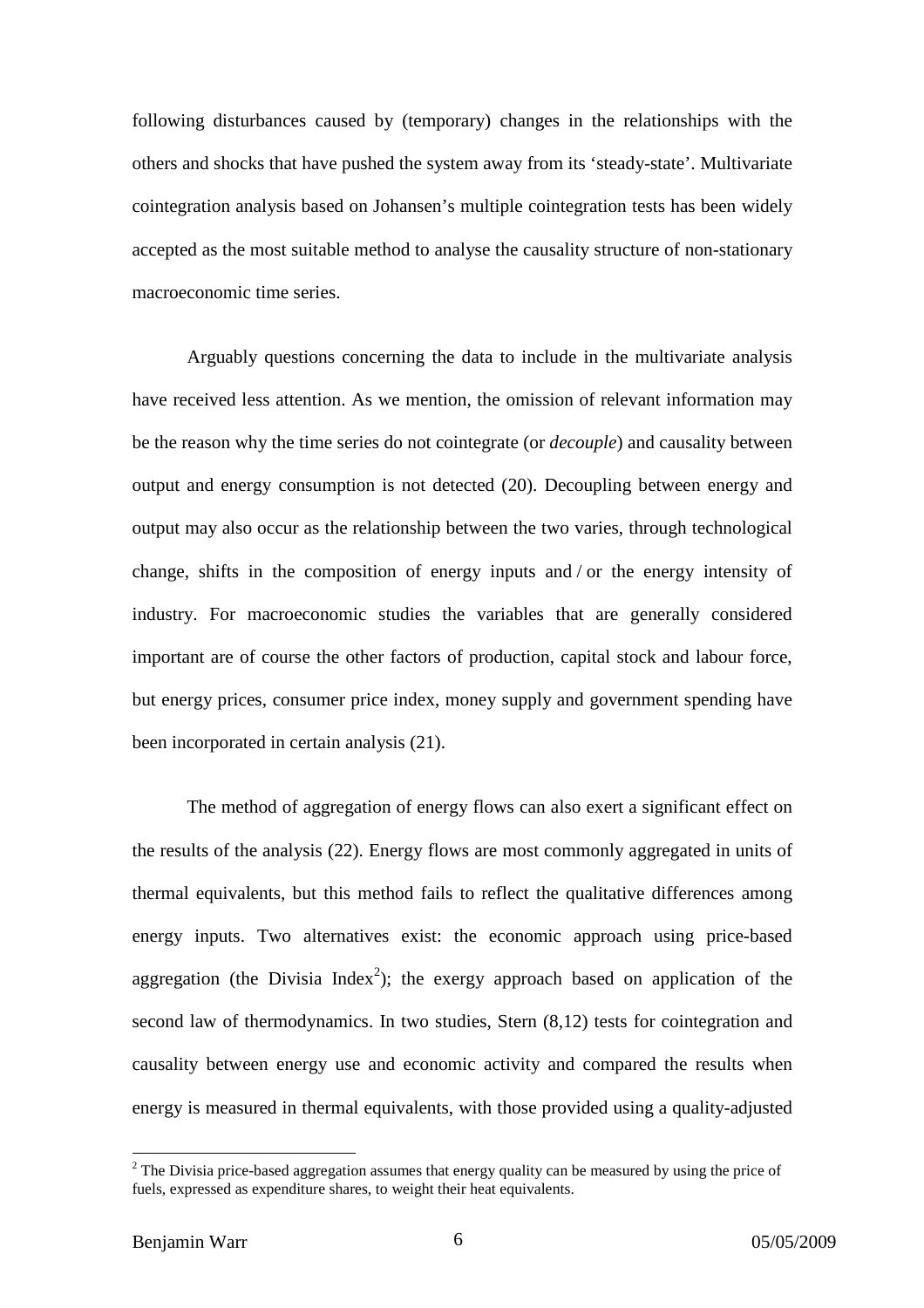energy (Divisia) index. For the US (1947-1990) using a multivariate model with energy measured in thermal equivalents he finds statistically significant evidence for unidirectional causality running from GDP to energy. With the same multivariate model using a quality-adjusted energy index he finds that the direction of causality is reversed; quality-adjusted energy 'Granger causes' GDP. In the more recent study of the US energy – economy relation (1900-1994) he finds statistically significant evidence for mutual (bi-directional) causality between quality-adjusted energy and GDP.

An alternative to the Divisia index method of aggregating energy flows is based on thermodynamic principles; the concept of available energy (exergy) and the ability of exergy to provide 'useful work' at the point of use. No single method of aggregation is able to fully capture usefulness; as such exergy does not capture certain aspects of economic utility such as cleanliness, ease of storage or of transport. Exergy does however aggregate energy inputs according to their principle defining quality criteria and provides a science-based and time-invariant measure of - the potential of energy inputs to generate useful work that can be delivered to the point of use. In turn, the aggregate measure of useful work provides an index describing changes in the structure of energy supply (quantity and quality of energy inputs), technological progress (precisely the efficiency of energy conversion technologies) and the structure of energy service demand (the type of useful work or energy services – heat, light, mechanical drive.)

To date the exergy and useful work – output relations have not been examined using multivariate cointegration methods. Yet, finding that useful work is causal on economic growth would suggest that economic growth can be stimulated by improving (a) the exergy content of energy inputs (b) energy efficiency or (c) altering the pattern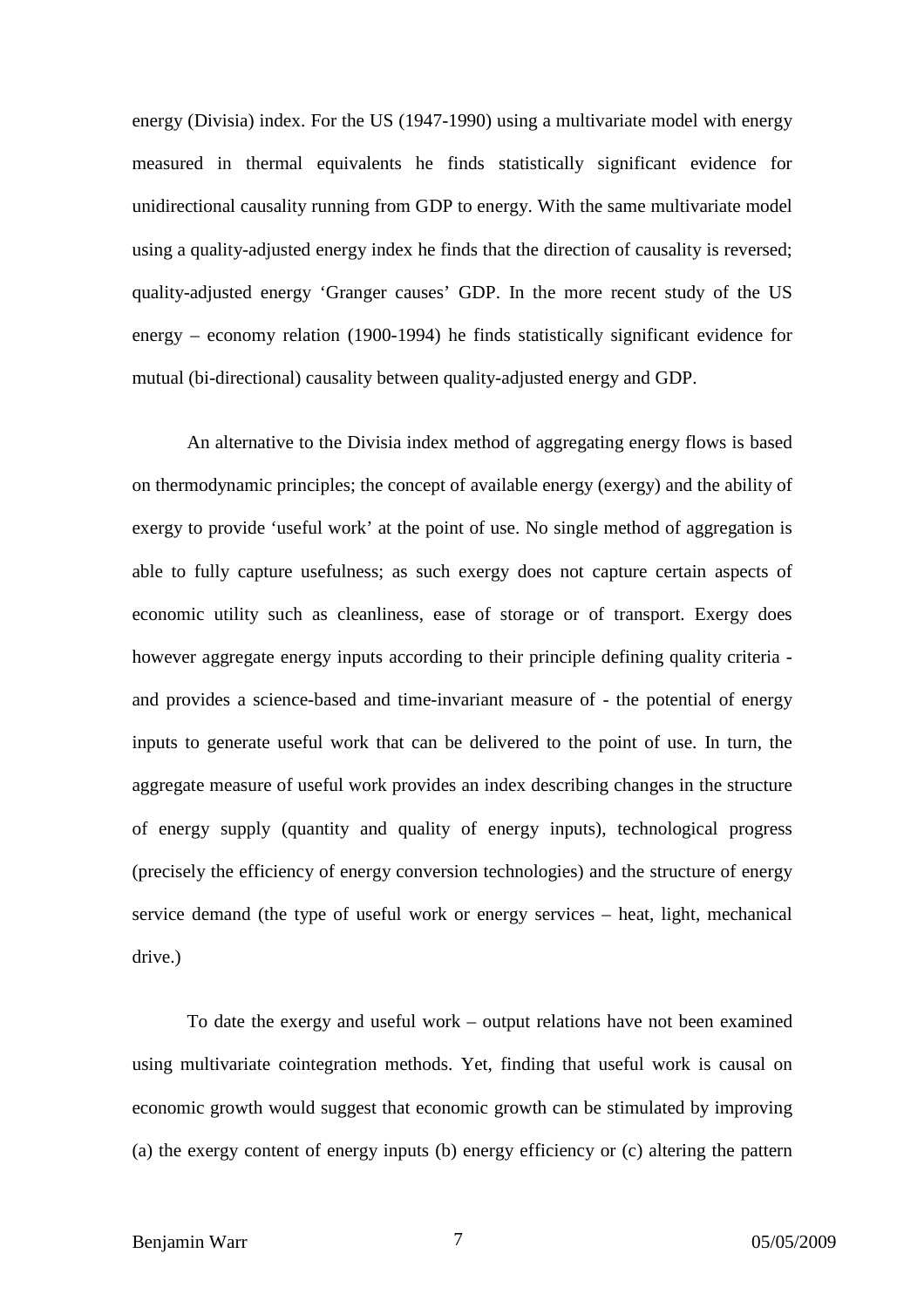of energy service demand rather than simply increasing total energy (exergy) consumption. In other words it may be possible to decouple energy consumption and economic growth whilst increasing energy service provision through improved efficiency of energy conversion technologies. The implications of this are highly relevant for economies today facing energy security and more rational use of GHG emitting fossil fuels.

The principle objective of this paper is to compare the exergy–GDP and the useful work–GDP relationships of the US for an unprecedented time period (1946- 2000). To facilitate direct comparison of our results with those of others we perform the tests using a framework that takes commonly used inputs (capital, labour) to a single sector energy augmented production function of Cobb-Douglas type<sup>3</sup>. We calibrate two vector error correction models (VECM), the first taking exergy as a measure of energy inputs, the second 'useful work', using Johansen's methodology (10).

The paper is organised as follows. First we introduce the concepts of exergy and useful work and summarise how they were estimated (section 2) before describing the methodology and empirical results (section 3). Finally (section 4) we summarise our findings and provide suggestions for further analysis.

#### **2. Variables definition and data sources**

Energy fails to reflect the differences in the ability of a unit of energy to do useful work (and produce goods and services) in the economy. Exergy is an unfamiliar term, but it is really what non-technical people usually mean when they speak of energy. Exergy is

 $3$  The inputs to the analysis are the same, but by inclusion of lagged error correction terms, the lack of any constraints of constant returns to scale and non-negative coefficients (elasticities), the resulting univariate VECM for GDP is not a production function. The error-correction term in the VECM, describing the long run relationship, can sometimes be interpreted as a production function if the coefficients have the correct sign and magnitude but in practice their value is more often than not unrealistic.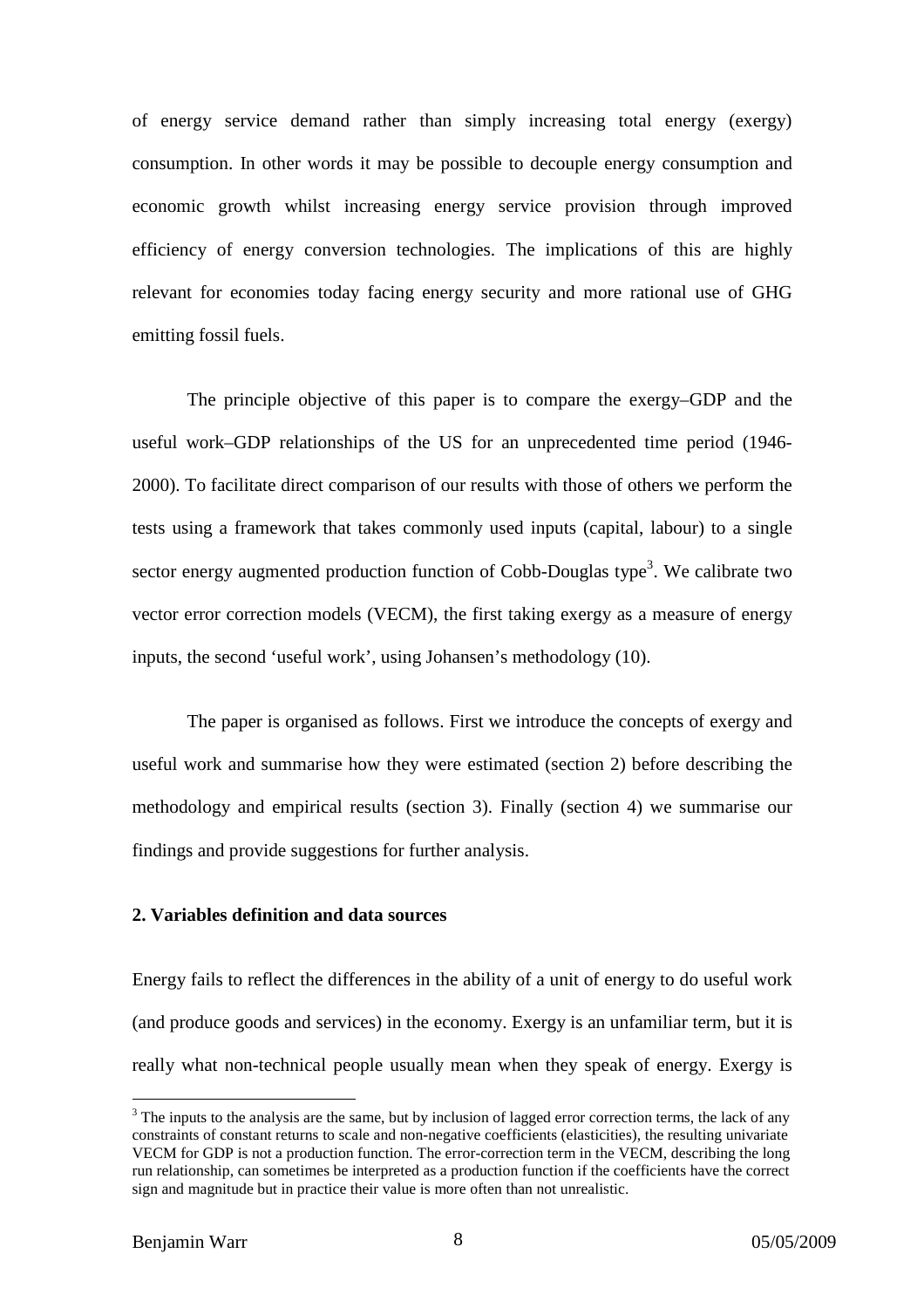available work: specifically it is the maximum amount of work that can be recovered from a system as it approaches reversible equilibrium with its surroundings. There are several kinds of exergy, including physical exergy (kinetic energy), thermal exergy (heat) and chemical exergy embodied in fuels (which can be equated approximately to the heat of combustion of that fuel.)

The term 'useful work' was introduced several times above without definition. In physics texts, work is usually defined as a force operating over a distance. However this definition is not helpful if force is undefined. The best explanation may be historical. Useful work was originally conceptualized in the  $18<sup>th</sup>$  century in terms of a horse pulling a plow or a pump raising water against the force of gravity. During the past two centuries several other types of work have been identified, including thermal work, chemical work and electrical work. It is possible to state that whatever increases the kinetic or potential energy of a subsystem can be called 'work' (it being understood that the subsystem is contained within a larger system in which energy is always conserved, by definition). Electricity can be regarded as 'pure' useful work, because it can perform either mechanical or chemical work with very high efficiency, i.e. with very small frictional losses.

We emphasize that the exergy content of fuels and other raw materials can be equated to the theoretical maximum amount of (physical) work that can be extracted from those materials as they approach equilibrium reversibly. It follows from the definition of exergy that the actual amount of *useful work* done by the economic system is less than the theoretical maximum (available work or exergy.) Indeed, the ratio of actual to theoretical maximum can be regarded as an approximation of the *technical efficiency* of energy use in the economy.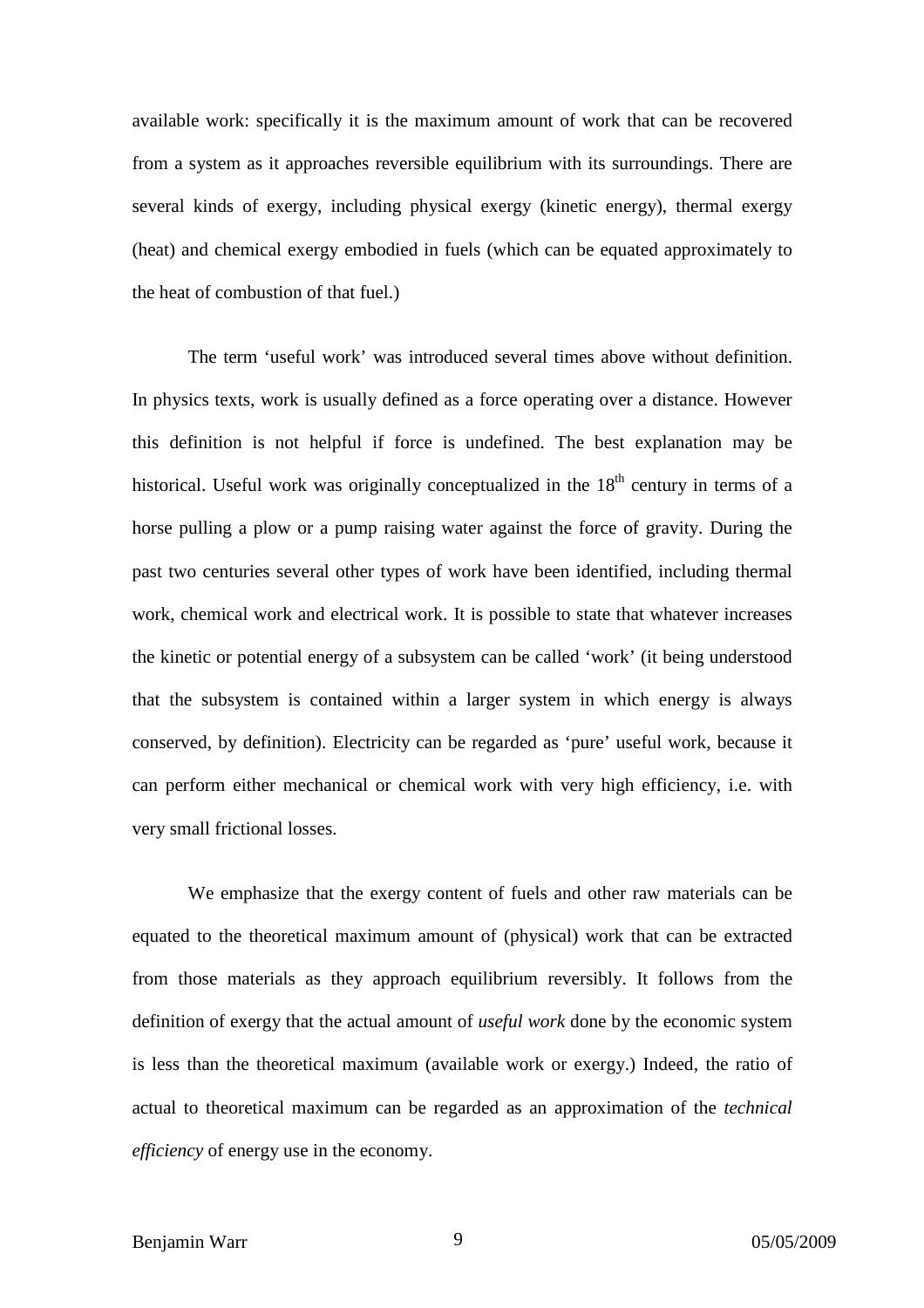The exergy and useful work database were developed from available statistical sources. Details of the methodology can be found in (23) and are summarised here. The accounting methodology to estimate exergy and useful work consumption comprises three distinct stages. The first involves compilation of apparent consumption of natural resource exergy flows (coal, oil, gas, wind, water, nuclear and biomass), the second allocation of exergy to each category of useful work (thermal, mechanical-prime movers, light, muscle), and the third estimation of the useful work provided by each.

The method of exergy accounting depends on the resource input. For fossil fuels historical consumption data is converted from heat content to exergy content using welldefined coefficients<sup>4</sup>. Estimates of hydroelectricity, aeolian, solar and nuclear exergy inputs are not equal to the electricity they generate and are not available in statistical records. Our approach is to develop time series of estimates of the efficiency of conversion from exergy to electricity (pure useful work) for each technology to estimate the original exergy inputs<sup>5</sup>. As an example if the average efficiency of hydroelectric stations is 85% then we simply use the reciprocal to estimate the exergy content of the water flowing through the system.

The next step is to allocate all exergy flows to one of four use categories. The first use category is fuel used to generate heat, either as process heat for industry (high and mid temperature heat) or for space heat and hot water (low temperature heat). The second use category is fuel used to drive prime movers, including all kinds of internal and external combustion engines, from stationary steam turbines to jet engines. We subdivide this category into two groups: the first includes fuels used to generate

<sup>&</sup>lt;sup>4</sup> The coefficients adjust heat of combustion measures to account for work done by diffusion products on the atmosphere.

 $<sup>5</sup>$  For nuclear exergy we assume that the conversion process equals the efficiency of steam conversion to</sup> electricity approximately 33%. Food and feed exergy is estimated by back-calculation from energy consumed and an estimate of the efficiency of the food and feed conversion process.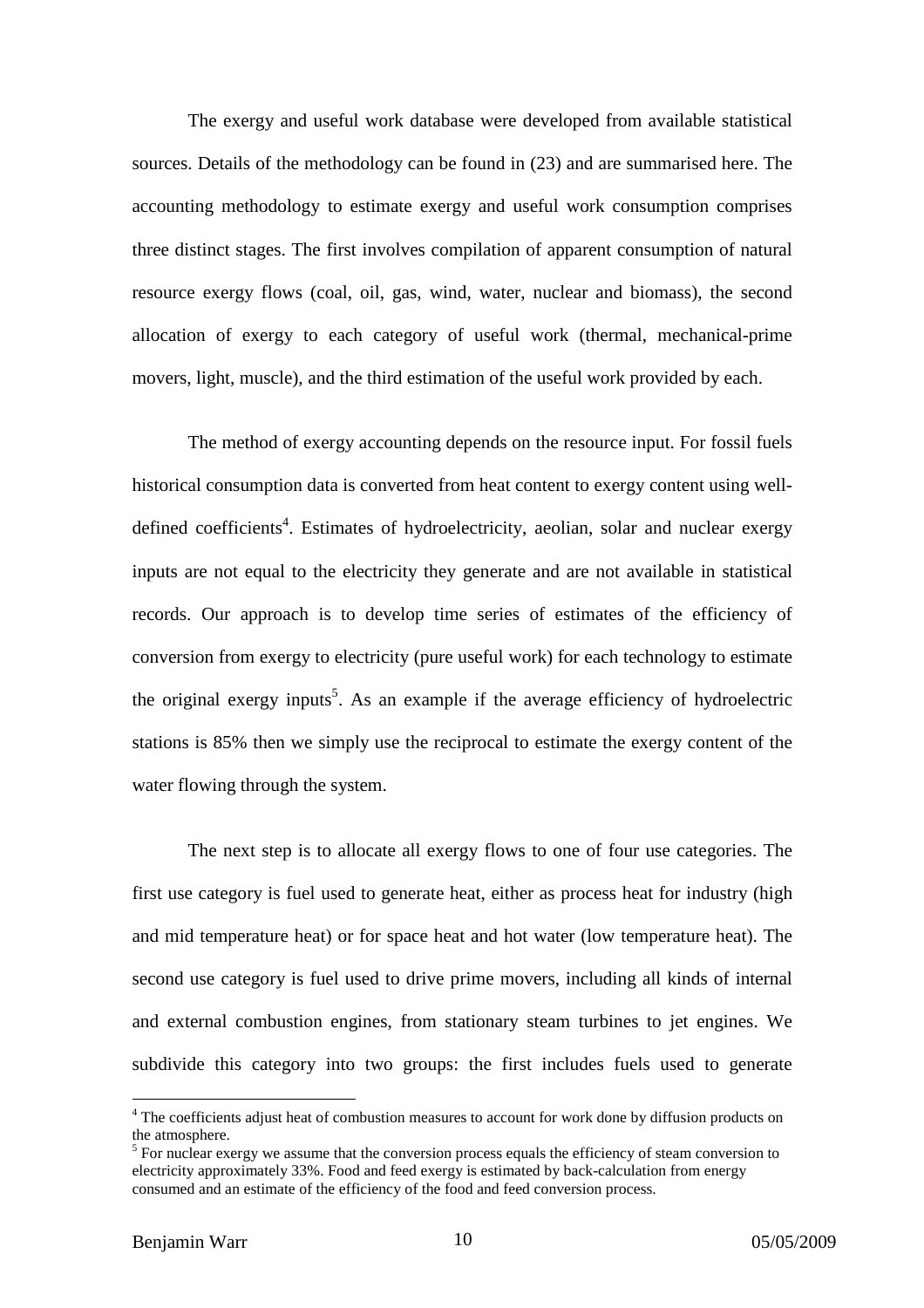electricity (or pure work) that must then be further allocated across the other end-uses (24); the second includes all other forms of mechanical work (mostly transport). The third use category is exergy used to generate light. The fourth use category includes muscle work provided by draught animals and human workers.

The final stage requires development of time series of the efficiency of conversion from exergy to each of the use categories to estimate the useful work supplied (if both exergy input and useful work output are unavailable, as is the case for electricity generation from fossil fuels). Efficiency estimates are derived from engineering studies or from simple thermodynamic process calculations, the details of which can be found elsewhere  $(23)$ .

The aggregate useful work,  $U^*$  in year *t* is then simply the exergy input *E* to each exergy use category,  $i=1,...,N$ , multiplied by the estimated time dependent conversion efficiency *λ<sup>t</sup>* ,

$$
U_t^* = \sum_{i=1}^N \lambda_{it} E_{it} \tag{1}
$$

Yearly estimates of GDP, capital and labour for the period 1946 to 2000 were provided by Maddison (25) augmented by own estimates where lacking. Prior to analysis all variables  $(GDP = Q, capital = K, labour = L, exergy = E and useful$ work  $= U$ ) were indexed by dividing the value in each year by its initial value in 1946 and log transformed for example  $(q = ln(Q/Q_{t=1946})$ , and are hereafter represented by small letters (*q,k,l,e,u*).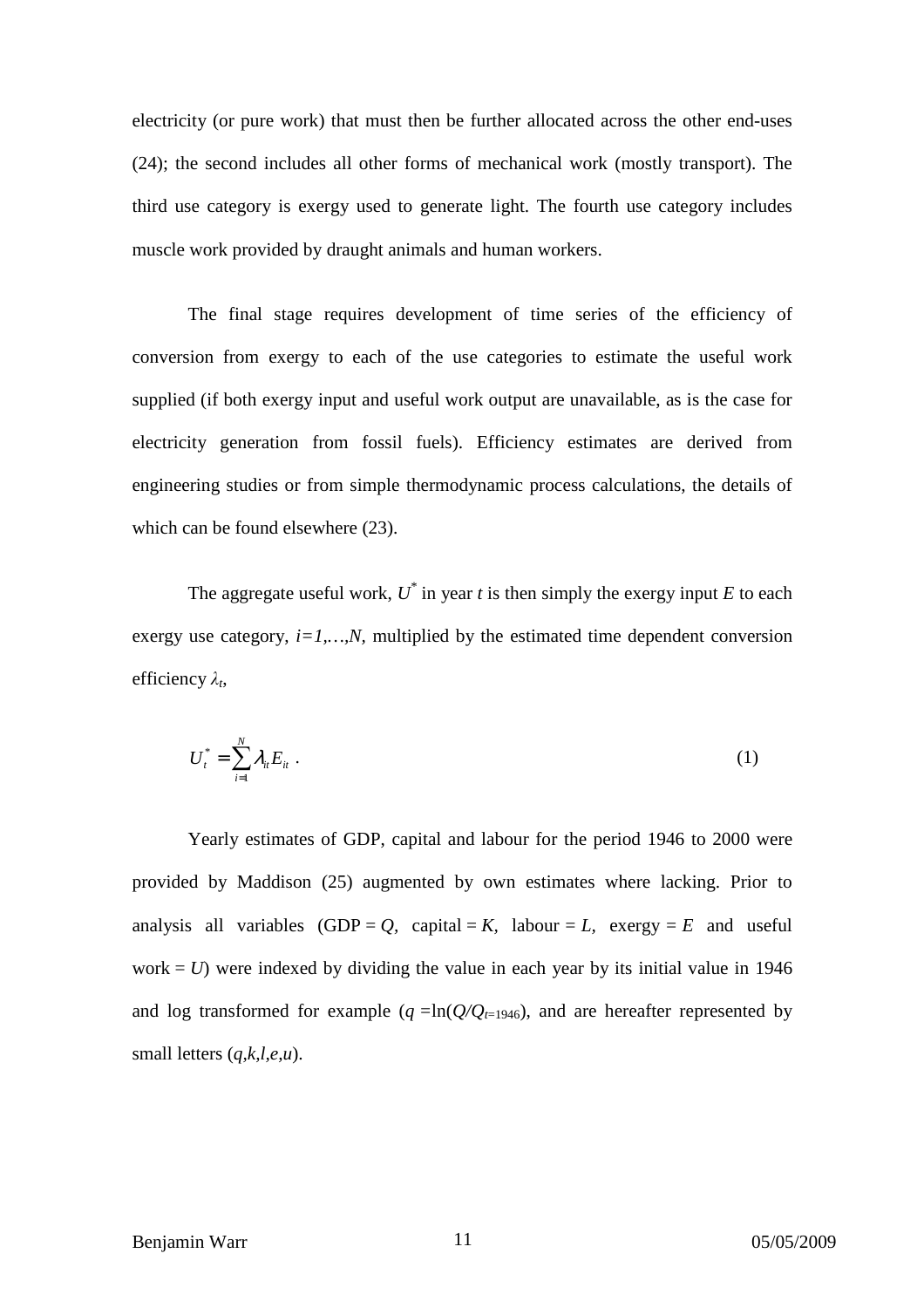#### **3. Empirical study**

We use a three stage procedure to test for the presence and direction of causality. In the first stage we test for the presence of unit roots<sup>6</sup> in the presence of structural breaks to ascertain the order of integration of the time series. In the second stage we test for the existence of a long-run equilibrium relationship. In the final stage we construct multivariate Granger-type causality tests within a vector-error correction modelling framework.

#### **3.1. Unit root and structural break tests**

Results of the Phillips-Perron unit-root test<sup>7</sup> applied to the data in levels and their first differences are shown in **Table 1** (26). The unit root hypothesis cannot be rejected for all variables in levels (5% critical level), but can be rejected for all variables in first differences, therefore all variables are I(1). However, standard statistical unit root tests are biased in favour of a unit root hypothesis in the presence of a structural break, where every shock may determine a new growth path.

The problem arises because there is no attempt to distinguish between a unit root process from a trend stationary series with breaks in the trend function. We therefore applied a modified unit root test that allows for a structural change in the time series, modelled as a change in slope or intercept of a modelled trend. Zivot and Andrews (27) extended the Dickey-Fuller unit root test to allow for the simultaneous estimation of

 $<sup>6</sup>$  Unit root tests applied to a time series determine whether the mean, variance or autocorrelation exhibit</sup> permanent shocks over time. If the fluctuations are not bounded the time series is non-stationary and the time series is said to possess a unit root. Non-stationary time series which possess a unit root and are stationary after differencing are said to be *integrated of order,* I(1), where the term 'integrated' refers to the summation of the error term over time.

<sup>&</sup>lt;sup>7</sup> The Augmented Dickey-Fuller (ADF) unit-root test and the stationarity test of Kwiatkowski (31) were also applied. These tests confirm the results provided by the PP test.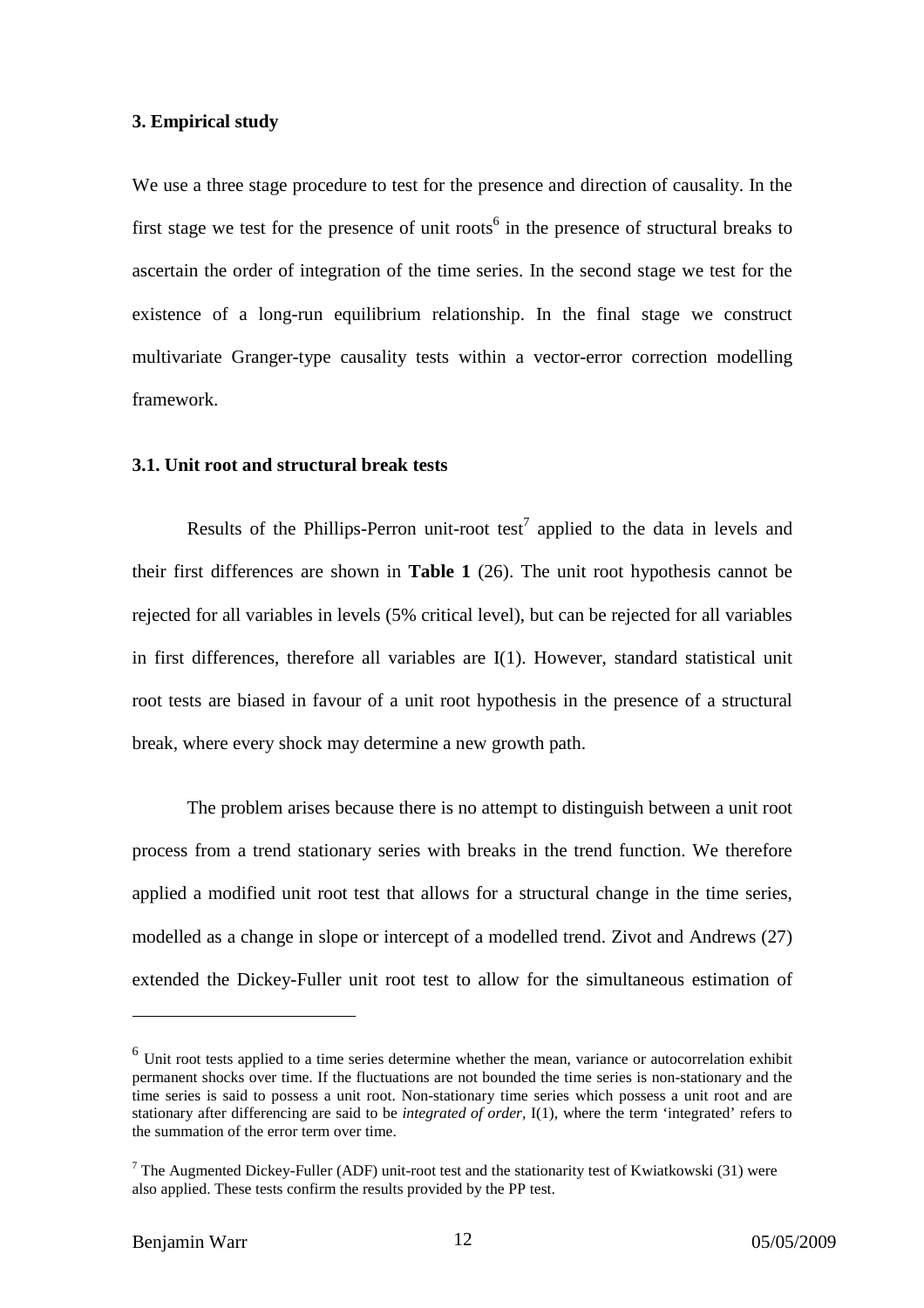possible breakpoints for the intercept and slope of the trend model<sup>8</sup>. Our tests confirmed, for all time series, that we could not reject the ZA null hypothesis (presence of a unit root and no structural break) in favour of trend stationarity about a deterministic trend with a single breakpoint.

#### **3.2. Cointegration tests**

On the basis that the variables are integrated of the same order we use the multivariate cointegration analysis framework developed by Johansen (10, 30, 31) and Johansen and Juselius  $(32)$  to test for the presence of cointegration<sup>9</sup>. We test two models: the first model (model A) includes GDP, capital, labour and exergy (*e*); the second (model B) replaces exergy with useful work (*u*). The vector error-correction model (VECM) is given by

$$
\Delta \mathbf{y}_{t} = \alpha (\beta \mathbf{y}_{t-1} + \mu) + \sum_{i=1}^{p-1} \Gamma_{i} \Delta \mathbf{y}_{t-i} + \gamma + \varepsilon_{t}
$$
\n(2)

where  $\Delta y_t$  contains the growth rates of the variables (in logarithms),  $\mu$  is an  $r \times 1$ vector of coefficients representing a constant in the cointegration space, γ a *K x 1* vector of parameters representing a linear trend in the levels of the data,  $\alpha$  is a matrix of adjustment coefficients,  $\beta$  is the matrix of cointegrating vectors,  $\Gamma_i$  are matrices of shortrun dynamics coefficients and  $\varepsilon_t$  is a vector of random disturbances.

The results of pre-estimation tests for the number of lags to include are presented in **Table 2**. The indicated number of lags to use varies from 1 to 5. The

<sup>&</sup>lt;sup>8</sup> This development overcame problems with a similar extension of the Perron tests that rely on an exogenous estimate of the data of the structural change.

<sup>&</sup>lt;sup>9</sup> If the log likelihood of the unconstrained model that includes the cointegrating equations is significantly different from the log likelihood of the constrained model that does not include the cointegrating equations we reject the null hypothesis of cointegration.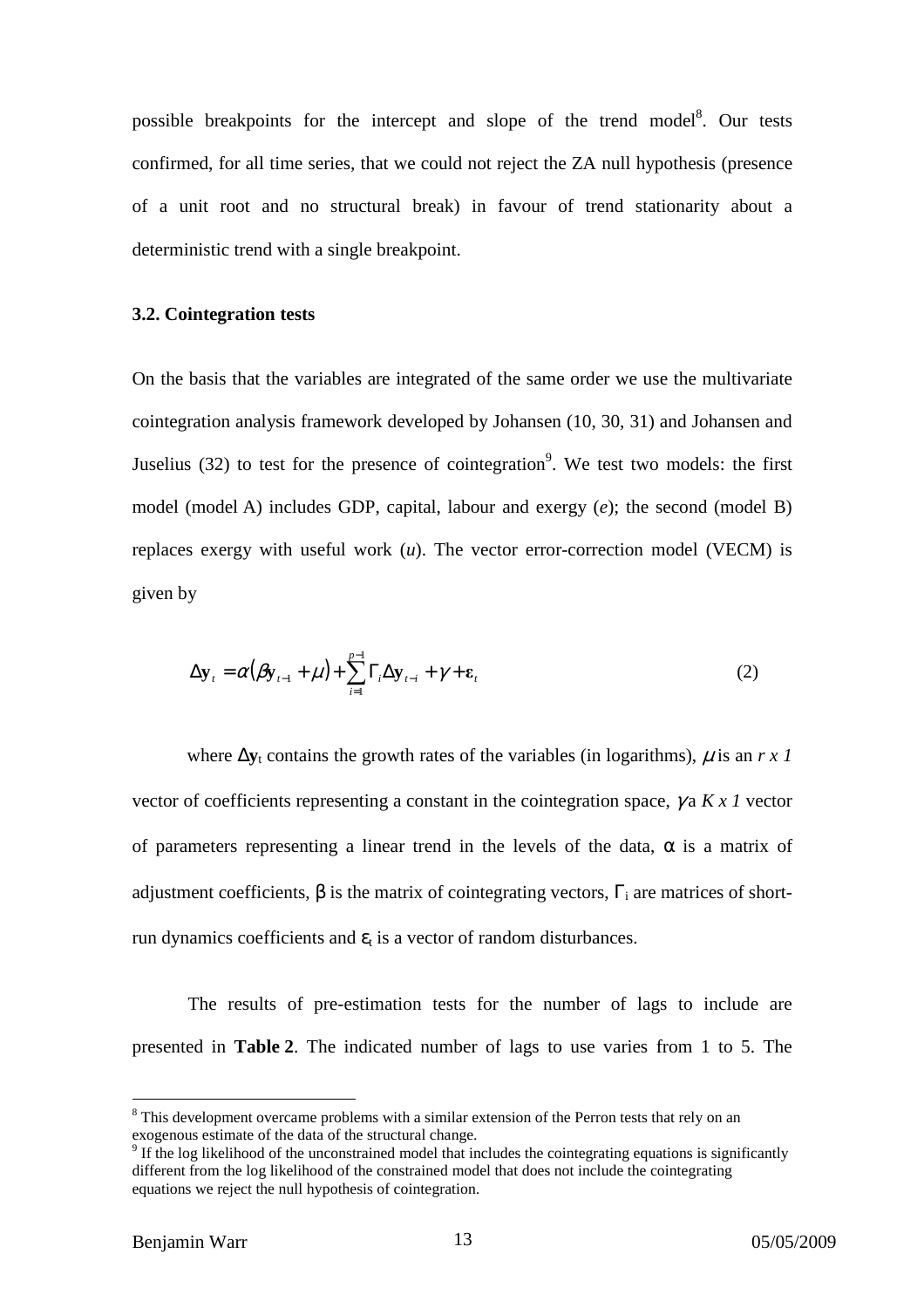Akaike Information criterion (AIC) systematically selects more than the Schwarz Bayesian information criterion (SBIC). However, subsequent tests for normality based on the sample skew and kurtosis, also a Lagrange multiplier (LM) test for the absence of serial correlation, indicated that these models were correctly specified if 3 lags are included.

The next stage of the analysis involves identifying the rank and trend structure of the VECM. Parameter estimation and hypothesis testing are sensitive to the choice of cointegration rank and the decision to include or exclude a constant and/or linear trend in the variables and the cointegration space. We use a sequential application of Johansen's maximum likelihood estimator of the VECM parameters and the 'trace' statistic method<sup>10</sup> to identify both  $(15)$ . The results of these cointegration tests for models without  $(i=1)$  and with  $(i=2)$  a linear trend are presented in **table 3**. We conclude that there are two cointegrating vectors for a model including a linear trend in the levels of the data.

#### **3.3. Granger causality tests**

The Granger representation theorem asserts that if the variables are  $I(1)$  and cointegrated, there must be either unidirectional or bidirectional Granger causality (19). On expanding out **equation 2**, we can express the VECM for GDP (*q*) as,

<sup>&</sup>lt;sup>10</sup> Let  $M_{i,j}$  denote the combination of rank and deterministic component, where *i* is the rank ( $i = 0, 1, 2$ ) and *j* is the model,  $j = 0$  is a model with no constants or time trends,  $j = 1$  is the model with no linear trend in the data but with mean stationary cointegration equations and  $j = 2$  is the model with a linear trend in the data and mean stationary cointegration equations<sup>10</sup>. The "trace" statistic method is applied for the most restricted model  $M_{0,0}$  and the test statistic compared to the 95% critical value. If the model is rejected we keep the rank assumption and relax the trend assumption, testing model specification  $M_{0,1}$ . If this model is rejected we increase the rank then proceed to test  $j = 0$  and  $j = 1$ , stopping once the trend specification and rank are both accepted.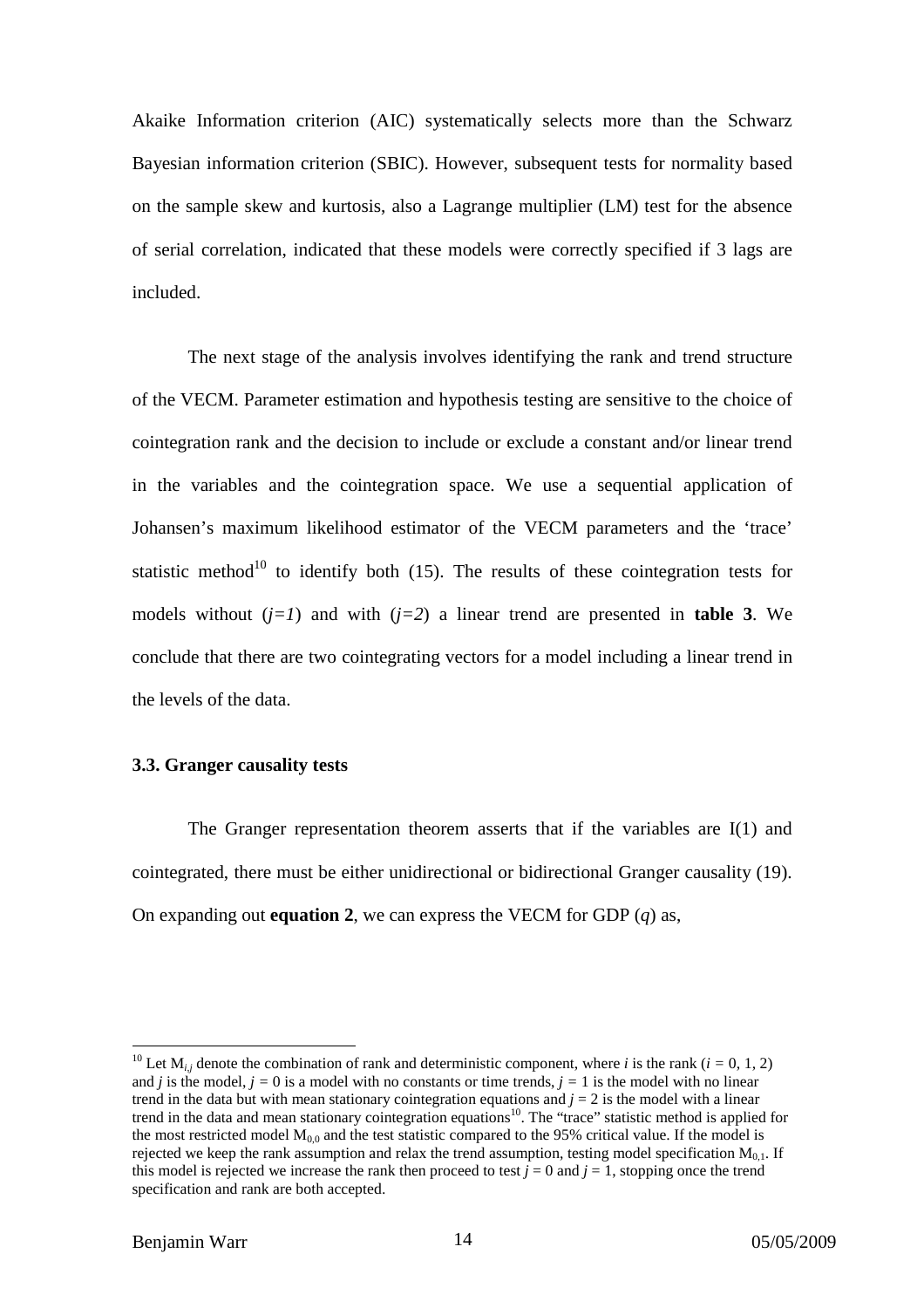$$
\Delta q_{t} = \gamma_{1} + \sum_{k=1}^{r} \alpha_{1,k} v_{k,t-p} + \sum_{s=1}^{p-1} \theta_{1,s} \Delta q_{t-s} + \sum_{s=1}^{p-1} \theta_{2,s} \Delta k_{t-s} + \sum_{s=1}^{p-1} \theta_{3,s} \Delta l_{t-s} + \sum_{s=1}^{p-1} \theta_{4,s} \Delta u_{t-s} + \varepsilon_{t} (3)
$$

where  $\alpha_{i,k}$  are adjustment coefficients weighting the cointegration vectors  $v_{k,t-p}$ and  $\theta_{l,s}$  are short-run coefficients weighting the lagged growth rates of the dependent variables. Similar expressions can be written for the other variables.

We can investigate Granger causality by testing the significance of the coefficients using Wald test statistics<sup>11</sup>. To test for the short-run causality of useful work (*u*) on GDP we test the hypothesis H<sub>0</sub>:  $\theta_{4,s} = 0$  for all *p-1* in **equation 3**. We can also investigate how fast the dependent variable responds to deviations from the longrun equilibrium by testing the significance of the adjustment coefficients  $H_0$ :  $\alpha_{l,k} = 0$ weighting the error-correction term (14). Finally we can check for 'strong' (or long-run) Granger causality by checking whether the two sources of causation are jointly significant. The joint test identifies which variable(s) are responsible for short-run adjustment of the variables to the long-run 'equilibrium' following a shock to the economic system (33). The results of both short-run and 'strong' Granger causality tests are presented in **table 4**.

We consider the evidence for short-run causality first and focus on the causality relations between the energy measures (exergy, useful work) and GDP. For model A (taking exergy as an input), we find evidence of causality from exergy to GDP, but no evidence of causality running from GDP to exergy consumption. In contrast, for model B (taking useful work as an input) we find no evidence of a short-run causality relationship between useful work and GDP in either direction. We conclude there is

 $11$  F-statistic tests applied to an integrated / cointegrated VAR or VECM system do not have a standard distribution because of the singularity of the asymptotic distribution of the least square estimators.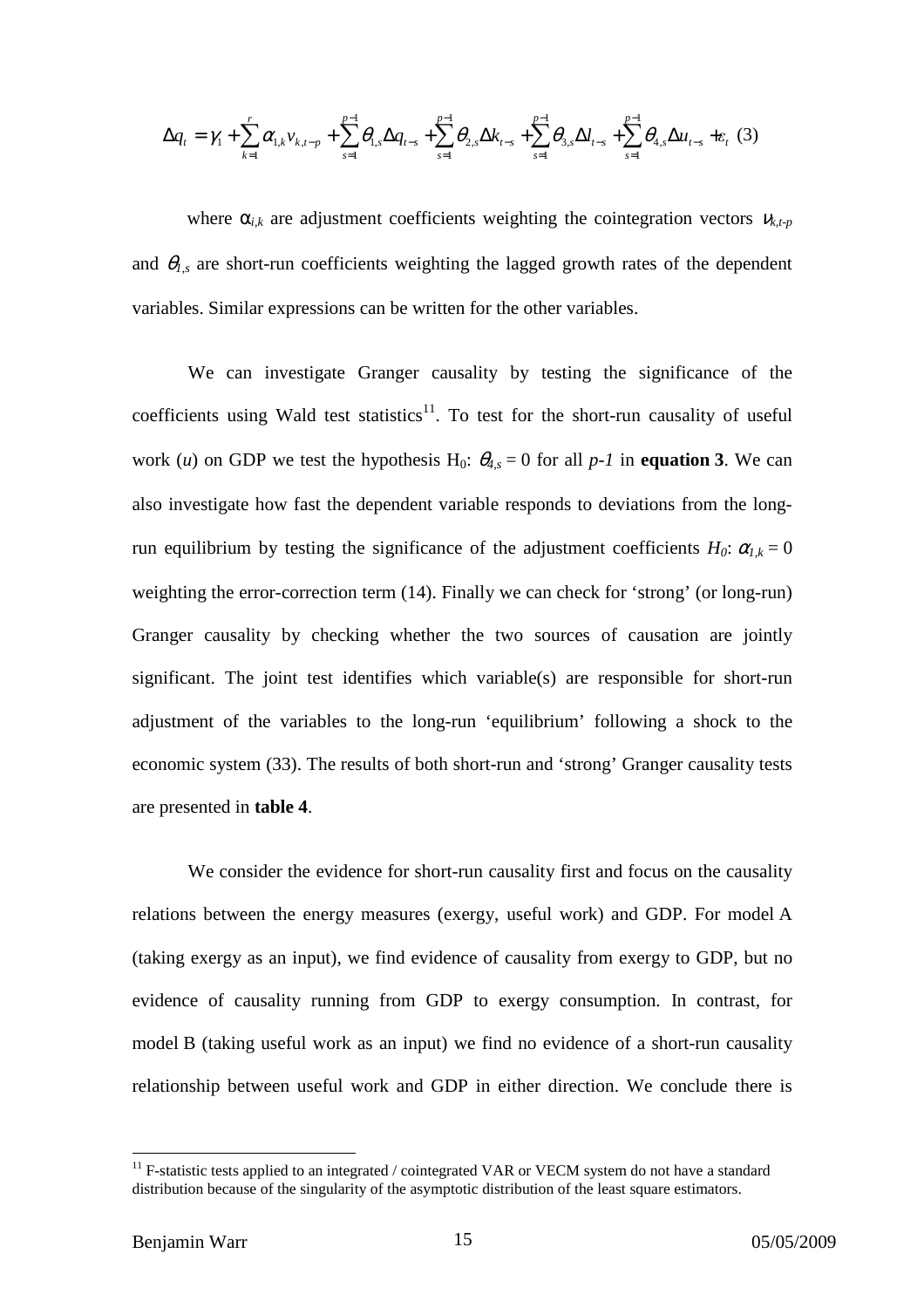unidirectional short-run causality from exergy to GDP but no short-run causality in either direction between useful work and GDP.

Tests for 'strong' (long-run) Granger causality provide, for both models, evidence of unidirectional strong Granger causality running from either energy measure to GDP. The long-run relationship is not bidirectional and GDP is not responsible for adjustment of the other variables to the long-run equilibrium.

#### **4. Summary and conclusions**

We have examined the causal relationship between two alternative measures of energy inputs (exergy and useful work) and GDP for US over the period 1946-2000, using a multivariate production side model of GDP, capital, labour and exergy / useful work. Having determined that the variables are cointegrated we used a vector error correction model to test for both short-term and long-term Granger causality. We found evidence of unidirectional causality from exergy and useful work to GDP. An increase in exergy supplied has both a short-run and long-run effect to increase output. Variations in useful work have no short-run effect on GDP but do exert a long-run influence causing GDP to adjust to a new equilibrium level. These results suggest that an increase of exergy inputs alone is sufficient to stimulate output growth in the shortrun, while over a period of several years GDP responds positively to increased exergy and useful work inputs by readjusting to the long-run equilibrium relationship.

In contrast we find no evidence of either short or long-run causality flowing from GDP to exergy, contradicting results from other similar studies which have found either evidence of unidirectional causality from GDP to energy (14) or bidirectional causality between energy consumption and GDP (12), albeit using different methods to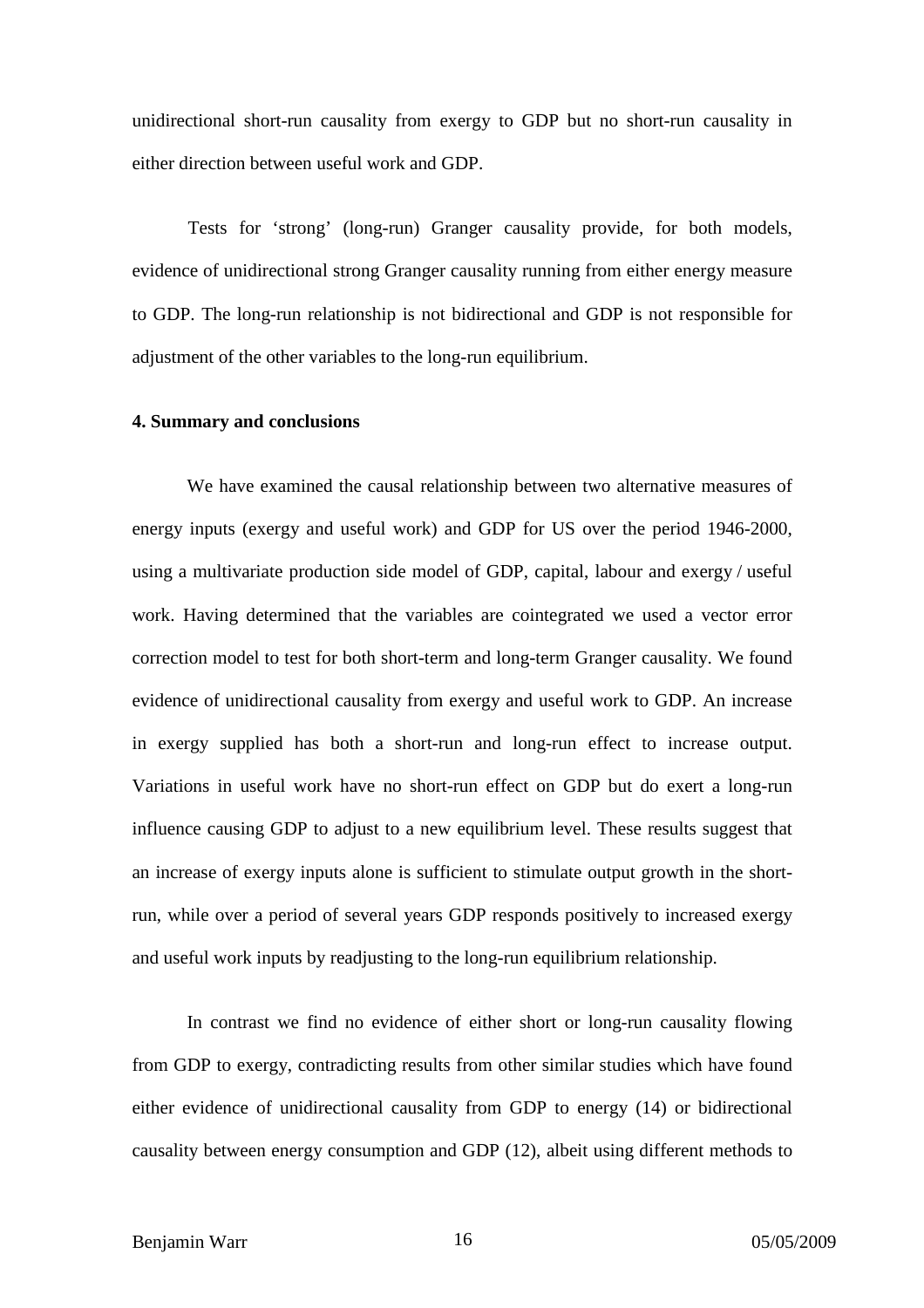aggregate the energy measure. These findings suggest that growth does not drive increased exergy / useful work consumption, rather output growth is 'driven' by increased availability of energy and increased delivery of useful work to the economy. They provide clear evidence of the importance of the quantity of energy consumption for GDP growth and that efforts to reduce exergy consumption may have a negative effect on future GDP growth rates. However, they also indicate, by virtue of the causality link between useful work and GDP, that GDP growth may be maintained by using the available work (exergy) more efficiently to increase the quantity of useful work per unit of exergy consumed. Output growth can be maintained in the face of constant exergy inputs if efficiency improvements are adequate to generate sufficient increases in useful work supplied. Output growth does not *ipso facto* cause an increase in exergy/useful work consumption.

The implication is that as long as increasing supplies of useful work can be sustained, exergy (energy) consumption and economic growth may be decoupled to an extent determined by our ability to convert exergy into useful work delivered at the point of use. In a world of ever increasing energy prices, concerns over energy security and the harmful effects of fossil fuel consumption, recourse to increased energy efficiency as a driver of growth provides hope for sustained future wealth creation. This indicates that government efforts should concentrate on identification and support of the most economically feasible and technologically desirable means to maintain year-onyear energy efficiency improvements to sustain output growth. Appropriate responses must focus on correcting some common systemic failures in: infrastructure provision and access to finance; transition failures in promoting the progress of a given technology from RD&D to full commercial maturity; removing lock-in of sub-optimal technologies and systems of production and consumption; correcting institutional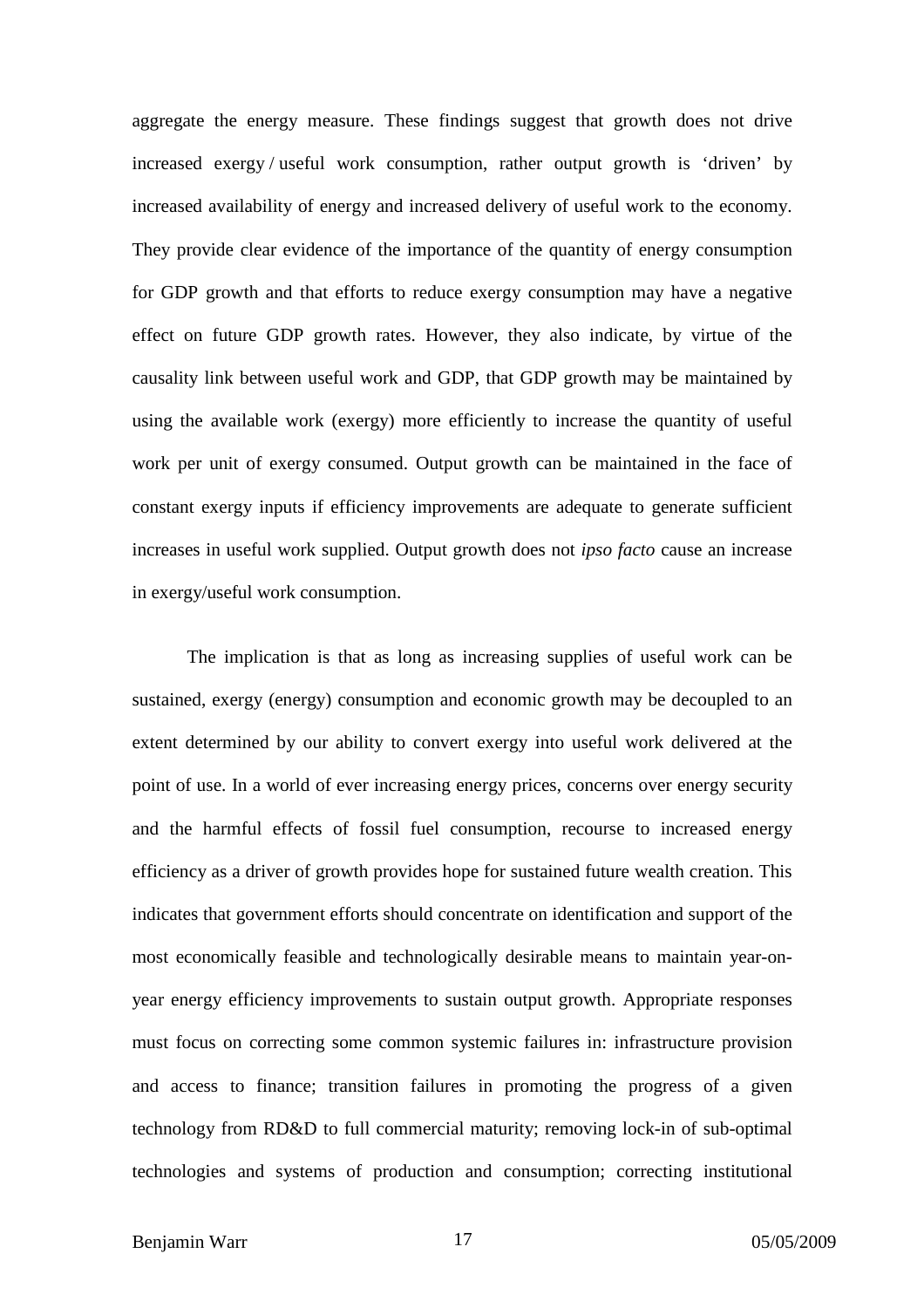failures to provide adequate incentives, networks and capacities for the commercial deployment of energy efficient technologies (34).

For businesses these results add to the weight of evidence suggesting, at the aggregated level of the economy, that improving the efficiency of energy use increases productivity and consequently output growth. Businesses have a choice either to increase output and energy consumption together using existing systems of production or to restructure their systems of production to increase energy efficiency and benefit from an increased supply of useful work per unit of exergy consumed (and paid for). Such decisions must be made in light of estimates of the future cost of energy supplies against capital costs / process modifications required to increase energy efficiency. To do so effectively will require new accounting measures and tools to quantify the firmlevel productivity improvements that are generated by efficiency improvements.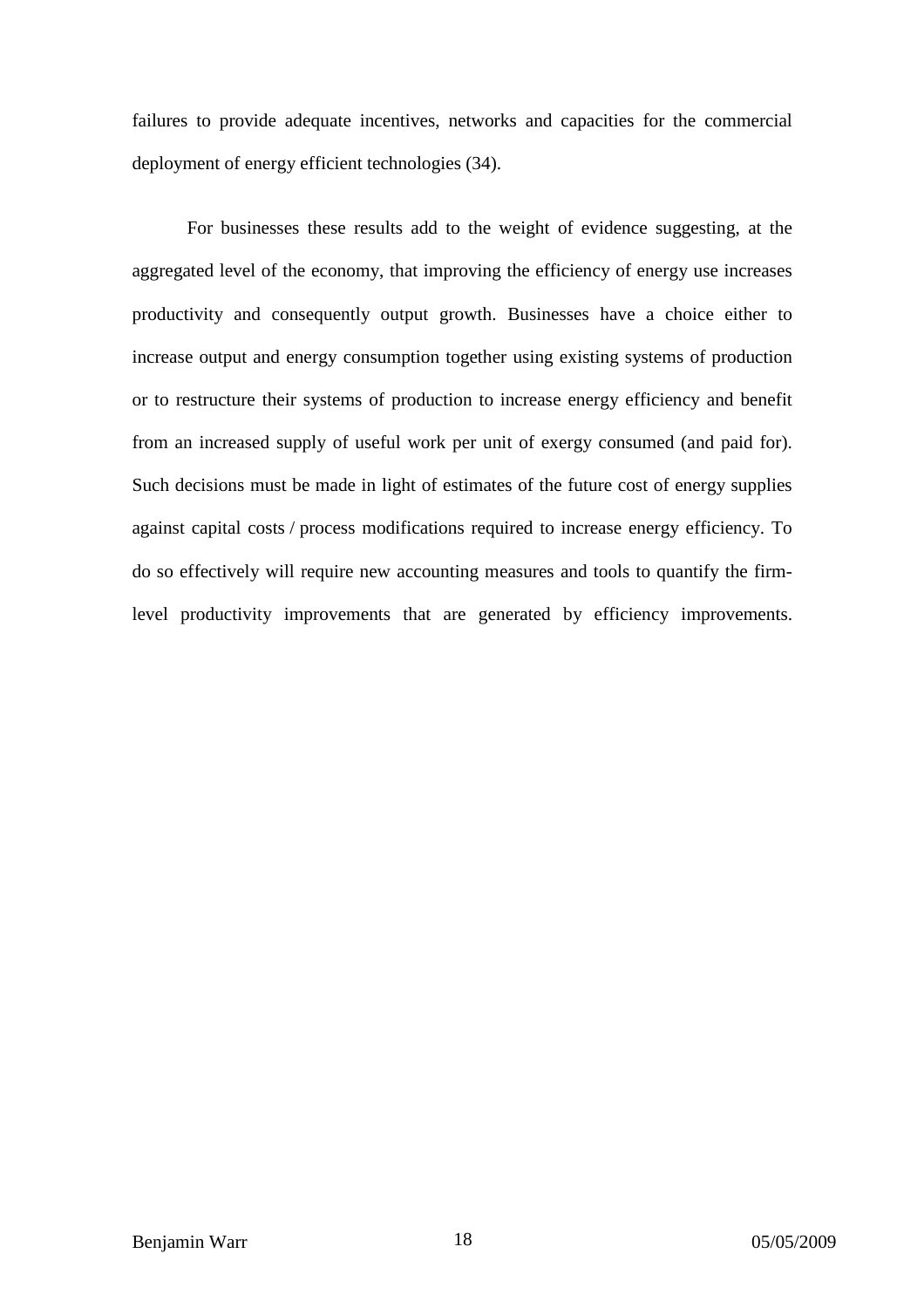#### **Acknowledgements**

This work was supported by completed at the International Institute for Applied Systems Analysis (IIASA), Laxenburg, Austria. We would like to thank the Director Leen Hordijk for supporting us in this work. The authors would also like to thank Jerry Silverberg also Chihiro Watanabe of the Tokyo Institute of Technology and the many delegates of IIASA-TiTech collaboration where this work was first presented. We would like to acknowledge the reviewers role in providing insights and comments significantly that improved the overall quality of this paper.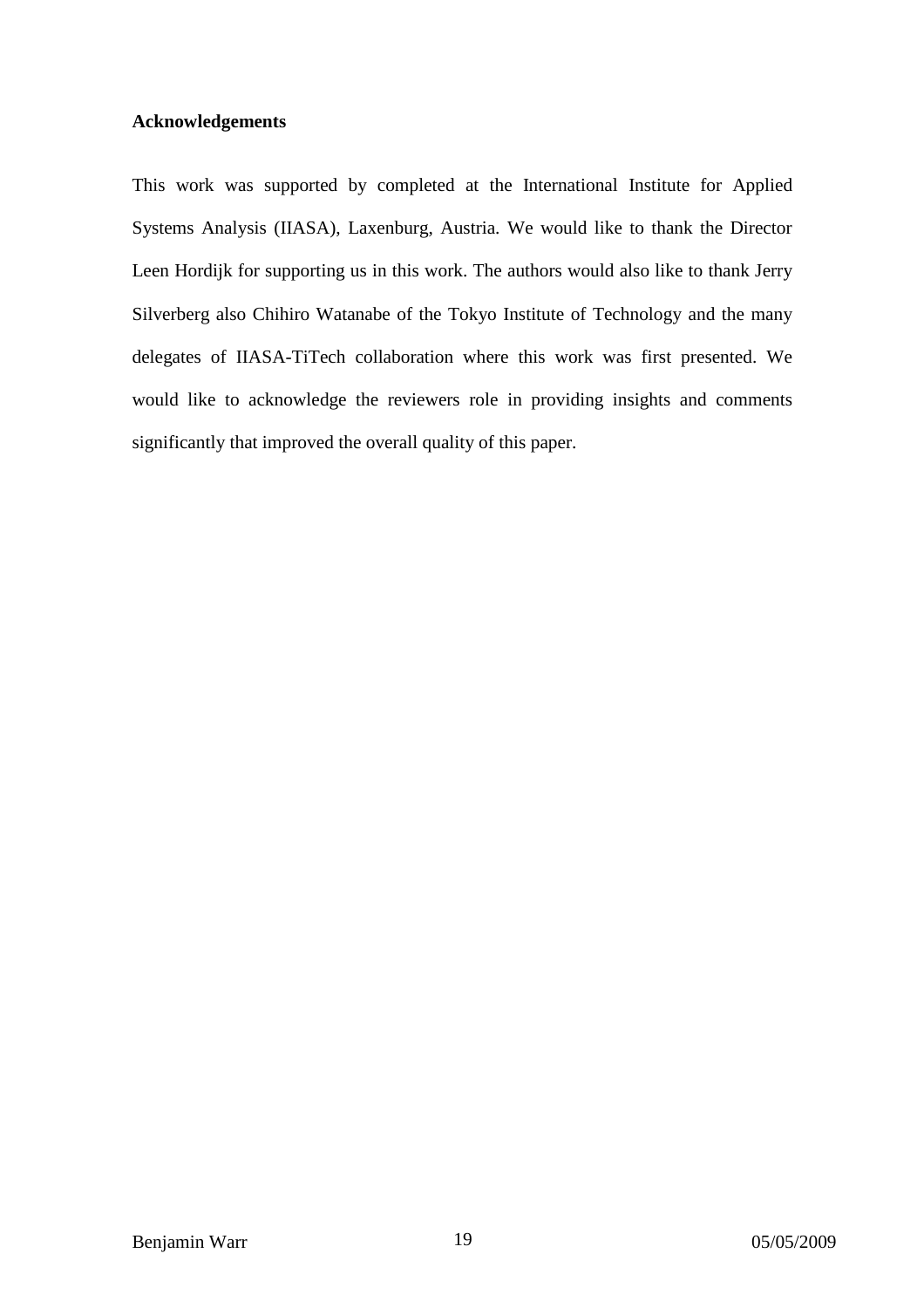# **References**

(1) Hamilton JD. What is an oil shock? J.Econ. 2003 2003;113(2):363-398.

(2) Kraft J, Kraft A. On the relationship between energy and GNP. Journal of Energy and Development 1978 Spring 1978;3(2):401-403.

(3) Akarca A, Long TVI. On the relationship between energy and GNP: A reexamination. Journal of Energy & Development 1980 Spring 1980Akarca and Long 1980;5(2):326-331.

(4) Yu ESH, Hwang B. The relationship between energy and GNP: Further results. Energy Econ 1984;6:186-190.

(5) Yu ESH, Choi J-. The causal relationship between energy and GNP: An international comparison. Journal of Energy and Development 1985;10(2):249-272.

(6) Erol U, Yu ESH. On the causal relationship between energy and income for industrialized countries. Journal of Energy and Development 1987;13(1):113-122.

(7) Erol U, Yu ESH. Time series analysis of the causal relationships between US energy consumption and employment. Resources Energy 1987:9:75-89.

(8) Stern DI. Energy use and economic growth in the USA: A multivariate approach. Energy Econ 1993;15:137-150.

(9) Masih AMM, Masih R. Energy consumption, real income and temporal causality: Results of a multi-country study based on cointegration and error correction modeling techniques. Energy Econ 1996;18(3):165-183.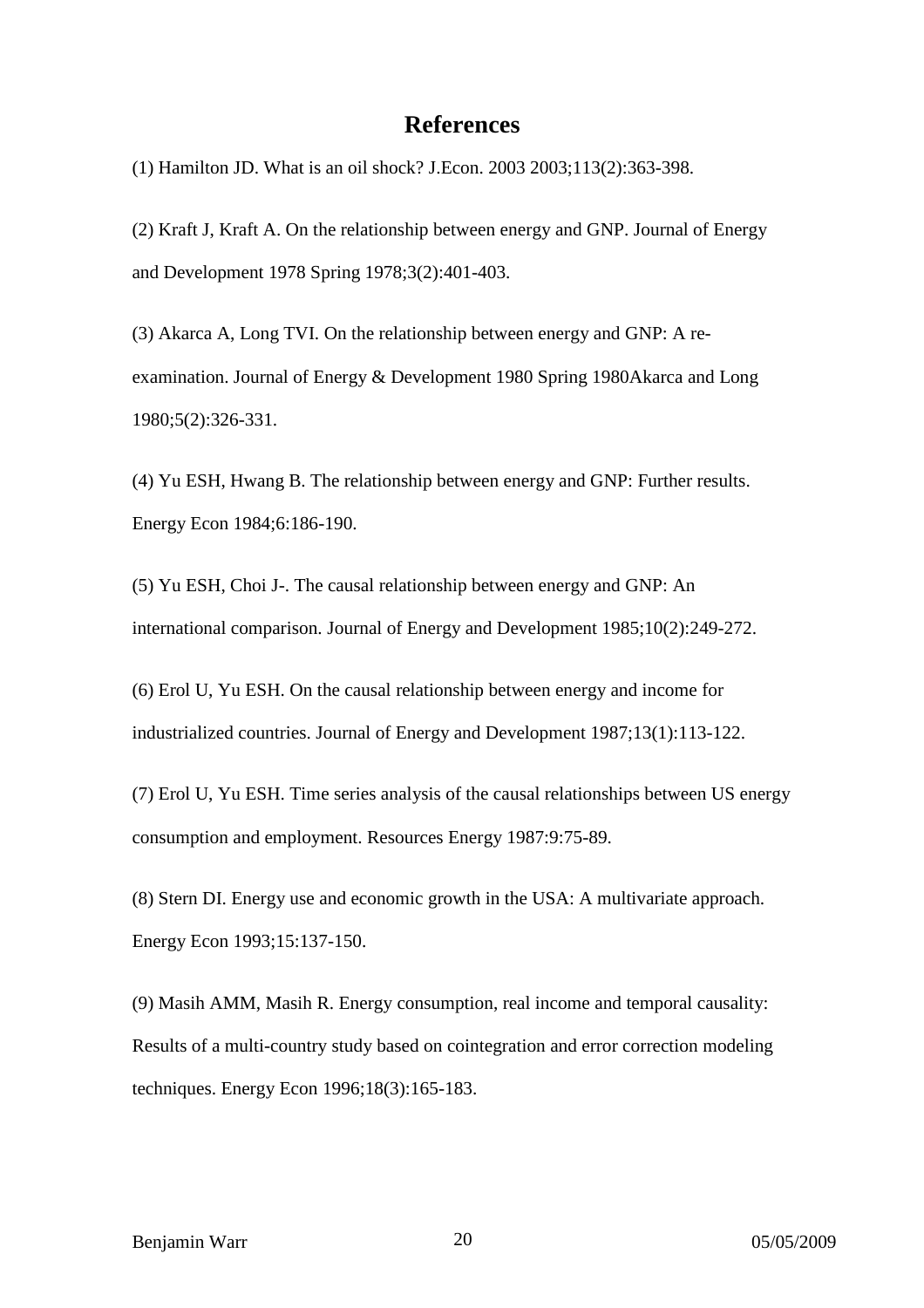(10) Johansen S. Statistical analysis of cointegration vectors. J.Econ.Dyn.Control 1988;12:231-254.

(11) Abosedra S, Baghestani H. New evidence on the causal relationship between United States energy consumption and gross national product. Journal of Energy and Development 1991;14:285-292.

(12) Stern DI. A multivariate cointegration analysis of the role of energy in the US macro-economy. Energy Econ 2000;22(2):267-283.

(13) Yu ESH, Yin J. Cointegration tests of energy consumption, income and employment. Resources and Energy 1992;14:259-266.

(14) Oh W, Lee K. Energy consumption and economic growth in Korea: testing the causality relation. Journal of Policy Modelling 2004;26(8-9):973-981.

(15) Ghali KH, El-Sakka MIT. Energy use and output growth in Canada: a multivariate cointegration analysis. Energy Econ. 2004;26(2):225-238.

(16) Guttormsen AG. Causality between energy consumption and economic growth. Energy Policy 2008:36(10):3838-3842

(17) Sims CA. Money, income and causality. Am.Econ.Rev. 1972;62(4):540-552.

(18) Granger CWJ. Investigating causal relations by econometric models and crossspectral methods. Econometrica 1969;37:424-438.

(19) Engle RF, Granger CWJ. Cointegration and error correction: Representation, estimation and testing. Econometrica 1987;55:251-276.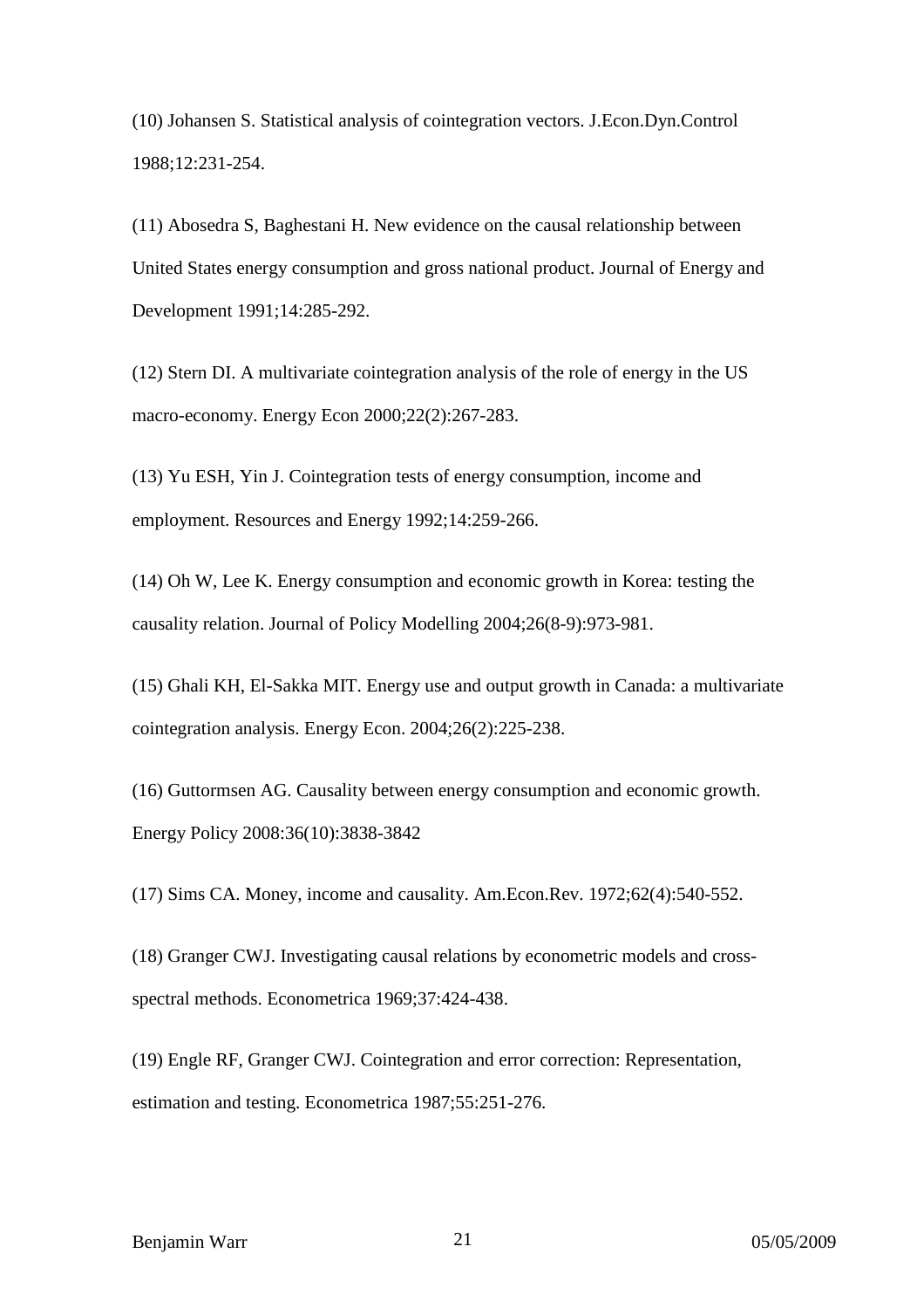(20) Glasure YU. Energy and national income in Korea: further evidence on the role of omitted variables. Energy Econ 2002;24(4):355-365.

(21) Climent F, Pardo A. Decoupling factors on the energy-output linkage: The Spanish case. Energy Policy 2007;35(1):522-528.

(22) Cleveland CJ, Kaufmann RK, Stern DI. Aggregation and the role of energy in the economy. Ecol.Econ. 2000;32(2):301-317.

(23) Ayres RU, Ayres LW, Warr B. Exergy, power and work in the US economy, 1900- 1998. Energy 2003;28(3):219-273.

(24) Ayres, R. U., L. W. Ayres, L. Pokrovski. On the efficiency of US electricity usage since 1900. Energy 2005:30(7):1092-1145.

(25) Madisson, A. 2003, The World Economy: Historical Statistics, OECD, Paris

(26) Perron, P. "The great crash, the oil price shock, and the unit root hypothesis." Econometrica 1989;57:1361-1401.

(27) Zivot, E. and D. W. K. Andrews. Further evidence on the Great Crash, the Oil Shock and the unit root hypothesis. Journal of Business and Economic Statistics 1992;10(3):251-270.

(28) Newey WL, West KD. A simple, positive semi-definite, heteroscedasticity and autocorrelation consistent covariance matrix. Econometrica 1987;55:703-708.

(29) Phillips PCB, Perron P. Testing for a unit root in time series regression. Biometrika 1988;75(2):335-346.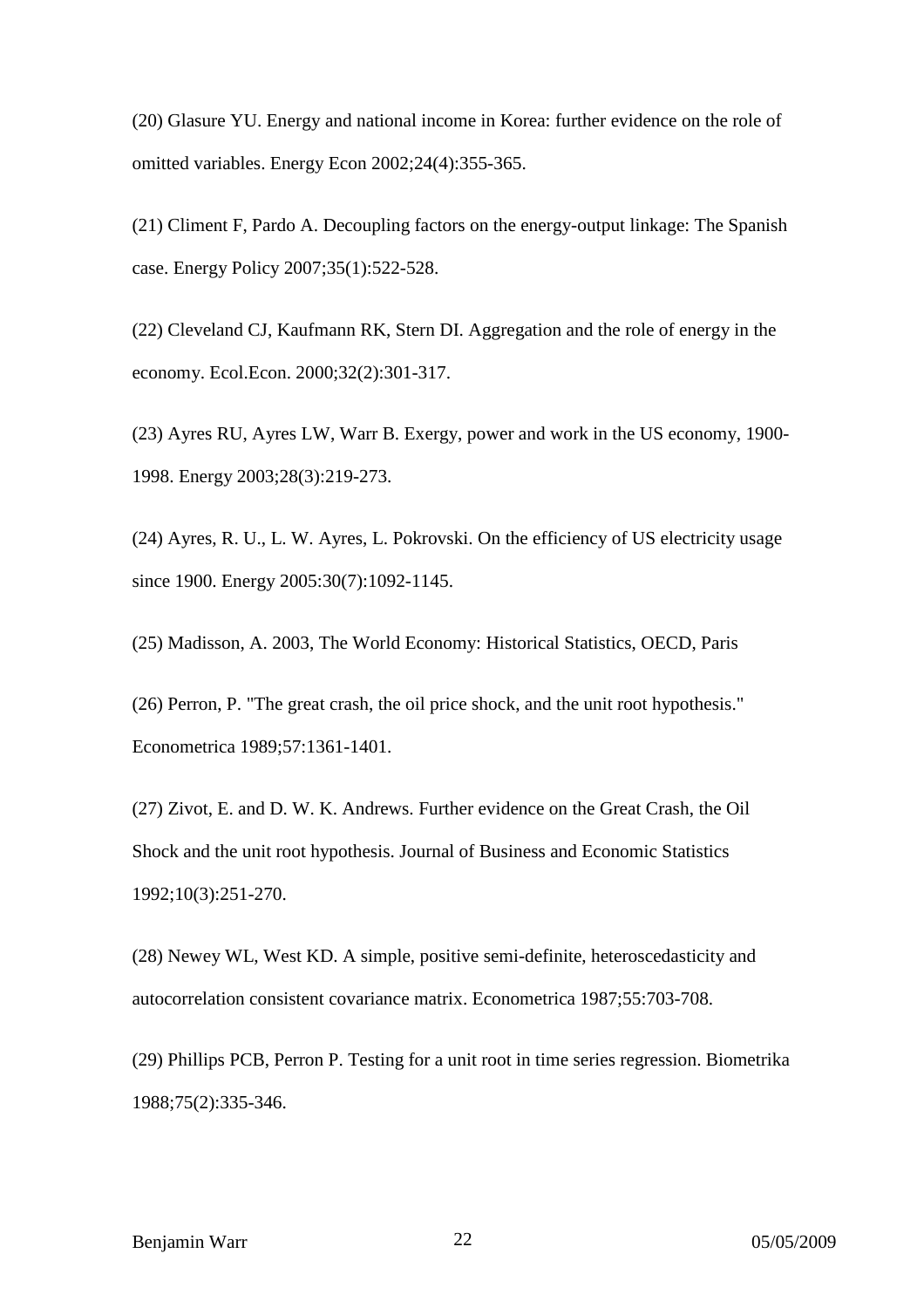(30) Johansen S. Estimation and hypothesis testing of cointegration vectors in Gaussian vector autoregressive models. Econometrica 1991;59(6):1551-1580.

(31) Johansen S. Testing weak exogeneity and the order of cointegration in UK money demand data. Journal of Policy Modeling 1992;14(3):313-334.

(32) Johansen S, Juselius K. Maximum likelihood estimation and inference on cointegration with applications to the demand for money. Oxford Bull.Econ.Stat. 1990;52:169-209.

(33) Asafu-Adjaye J. The relationship between energy consumption, energy prices and economic growth: Time series evidence from Asian developing countries. Energy Econ 2000;22(6):615-625.

(34) Foxon, T.J. Gross, R., Chase, A., Howes, J., Arnall, A., and D. Anderson. UK innovation systems for new and renewable energy technologies: drivers, barriers and systems failures. Energy Policy 2005;35:2123-2137.

(35) Granger CWJ, Newbold P. Spurious regression in econometrics. J.Econ. 1974;35:143-159.

(36) Kwiatkowski D, Phillips PCB, Schmidt P, Shin Y. Testing the null hypothesis of stationarity against the alternative of a unit root: How sure are we that economic time series have a unit root? J.Econ. 1992;54:159-178.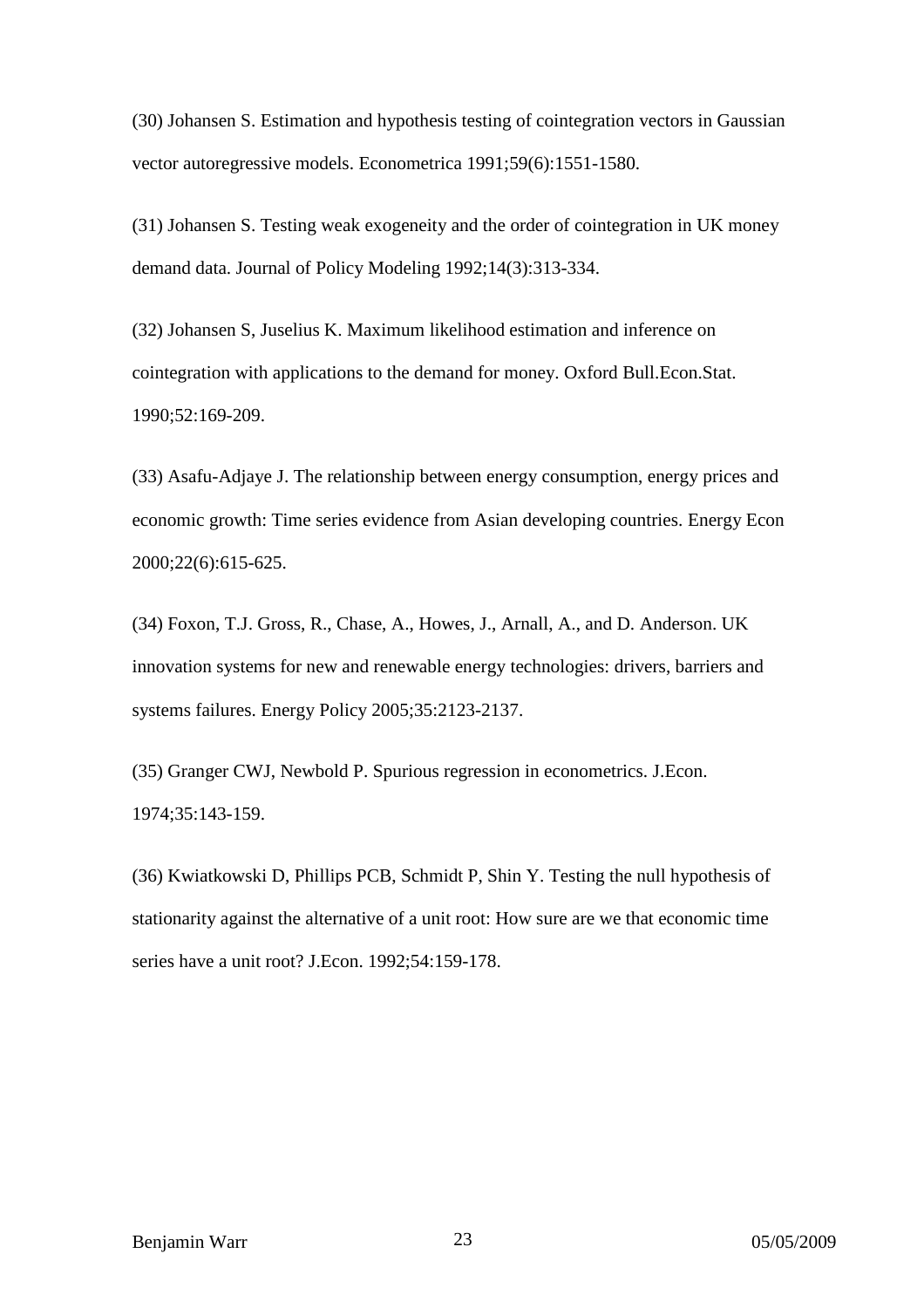### **Table 1. Phillips-Perron unit root test**

| Variable | Levels          | <b>First Differences</b> |  |  |
|----------|-----------------|--------------------------|--|--|
|          | $Z(t_{\alpha})$ | $Z(t_{\alpha})$          |  |  |
| ln(q)    | $-0.31$         | $-7.07***$               |  |  |
| ln(k)    | 0.97            | $-5.02***$               |  |  |
| ln(l)    | $-0.40$         | $-7.91***$               |  |  |
| ln(e)    | $-1.41$         | $-3.89***$               |  |  |
| ln(u)    | $-2.25$         | $-10.37***$              |  |  |

The number of truncation lags to calculate the Newey-West standard errors for the PP test is chosen as  $int\{4(T/100)^{2/9}\}$  (24).

For ease of presentation we present only the Phillips-Perron  $Z(t_\alpha)$  statistic and not the  $Z(\alpha)$  statistic which in all cases carried the same information.

Asterisks indicate rejection of the null hypothesis of the presence of a unit root at \*10%, \*\*5% and \*\*\*1% critical value.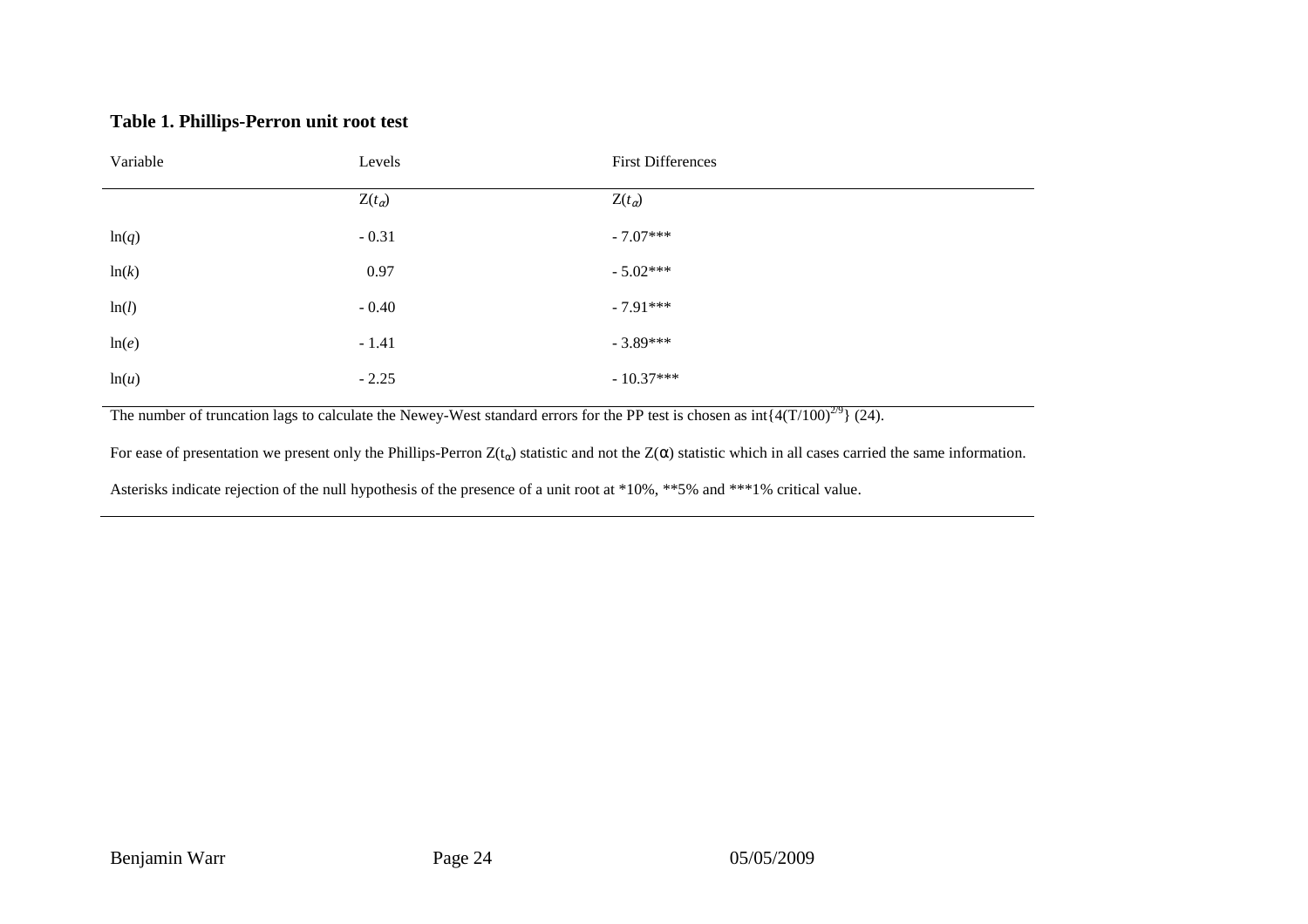# **Table 2. Selected lag truncation for use in VECM**

|             | 1900-1941 |         | 1946-1998 |         |  |
|-------------|-----------|---------|-----------|---------|--|
|             | Model A   | Model B | Model A   | Model B |  |
| <b>SBIC</b> |           |         |           |         |  |
| <b>AIC</b>  |           |         |           |         |  |

Models taking total natural resource exergy (model A) or useful work (model B)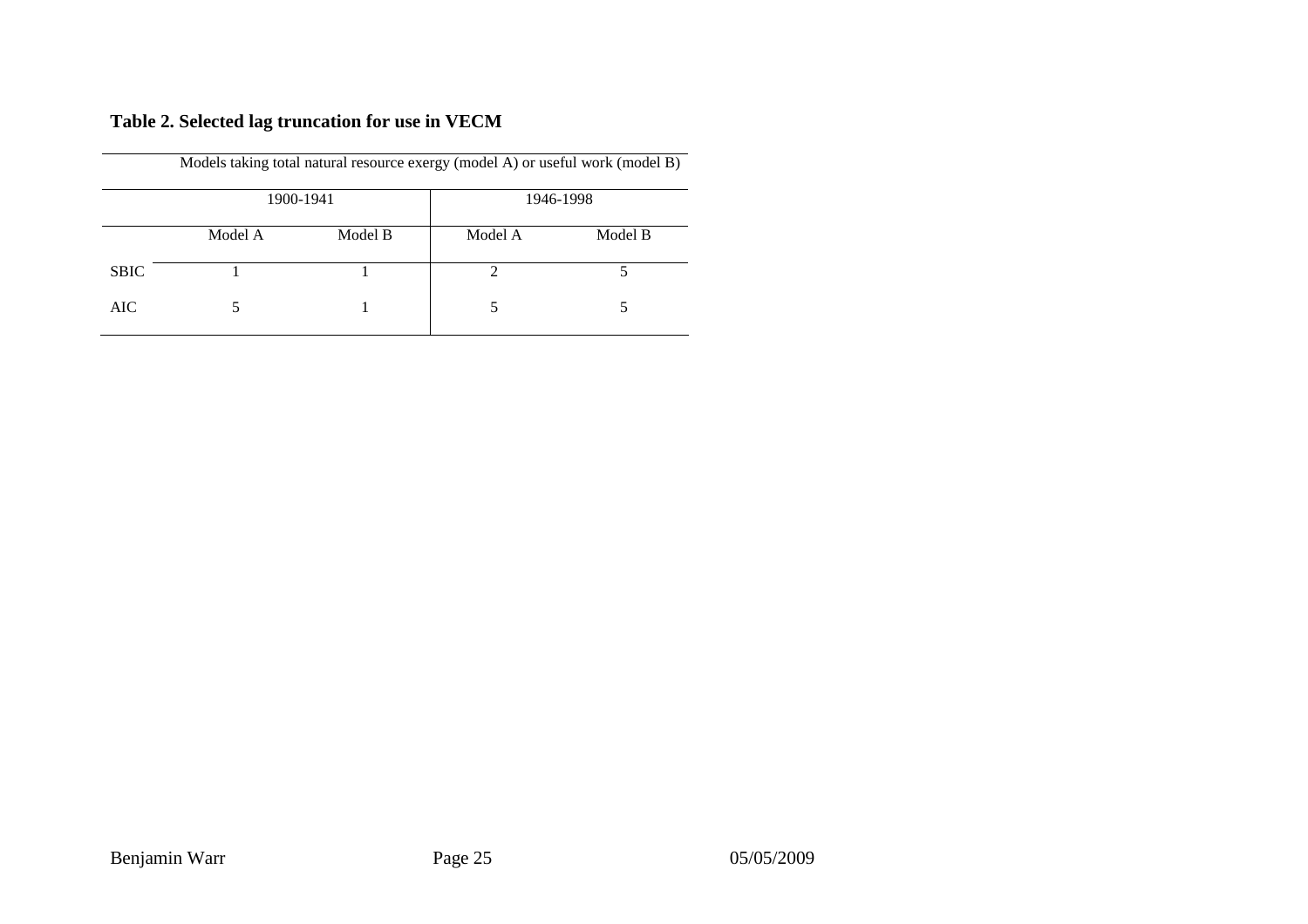# **Table 3. VECM model trend and rank selection**

|                           | Without a trend |         |                 | With a trend |          |                 |
|---------------------------|-----------------|---------|-----------------|--------------|----------|-----------------|
| <b>Cointegrating Rank</b> | Model A         | Model B | Critical values | Model A      | Model B  | Critical values |
| $j=0$                     | 97.72           | 99.82   | 53.12           | 75.06        | 83.61    | 47.21           |
| $j \leq 1$                | 59.07           | 48.98   | 34.91           | 39.33        | 34.86    | 29.68           |
| $j \leq 2$                | 28.84           | 27.29   | 19.96           | 12.68*       | $14.51*$ | 15.41           |
| $j \leq 3$                | 10.28           | 10.93   | 9.42            | 2.29         | 1.98     | 3.76            |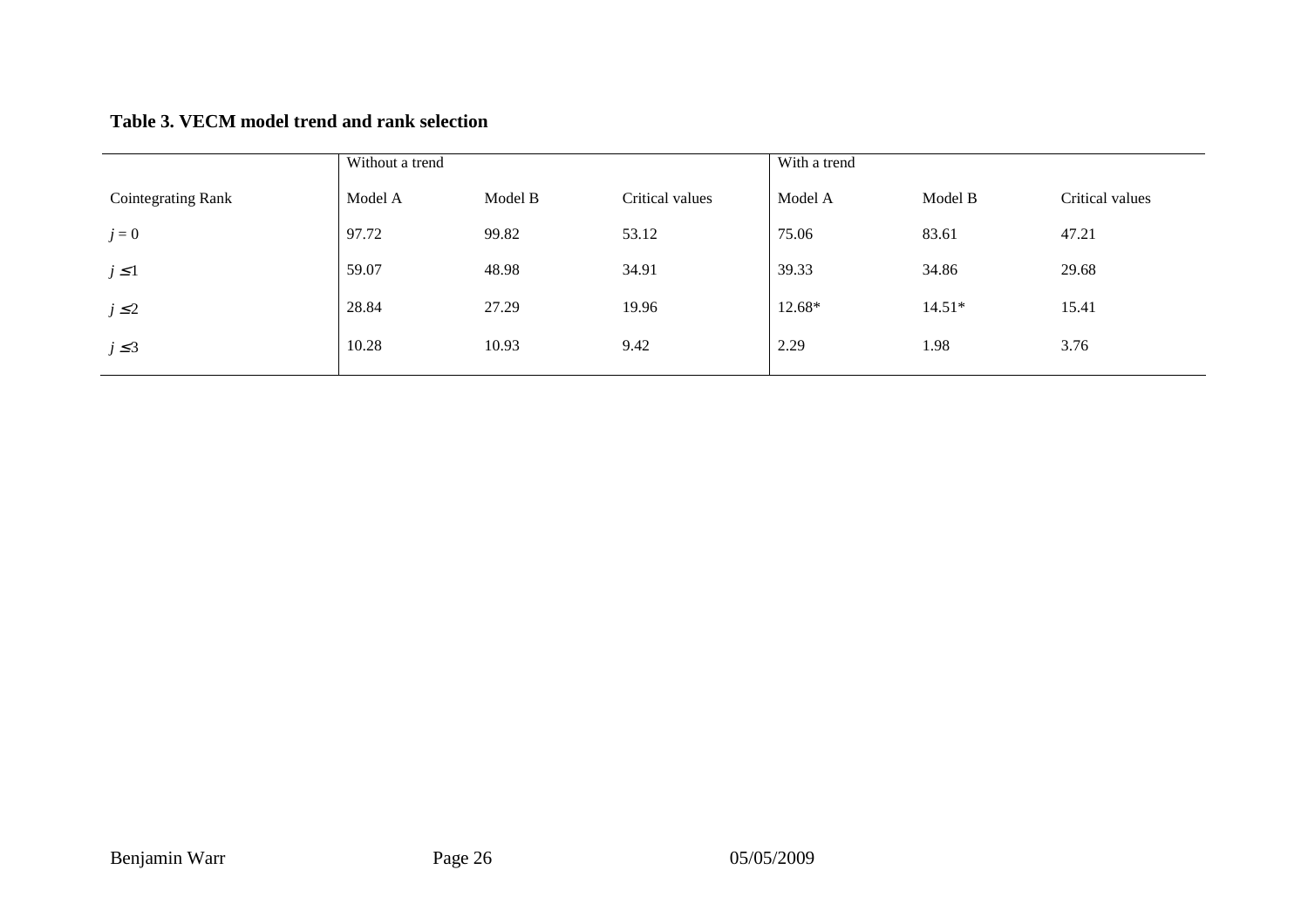## **Table 4. Causality tests**

|                        |                    |                 |                  |                 | Dependent variable  |                    |               |                  |                        |
|------------------------|--------------------|-----------------|------------------|-----------------|---------------------|--------------------|---------------|------------------|------------------------|
| Source of causation    | model A            |                 |                  |                 | model B             |                    |               |                  |                        |
| (independent variable) | $\Delta\text{GDP}$ | $\Delta$ Exergy | $\Delta$ Capital | $\Delta$ Labour |                     | $\Delta\text{GDP}$ | $\Delta$ Work | $\Delta$ Capital | $\Delta \text{Labour}$ |
| <b>Short</b> run       |                    |                 |                  |                 |                     |                    |               |                  |                        |
| $\triangle GDP$        |                    | 0.66            | 2.10             | 0.54            | $\triangle GDP$     |                    | 0.51          | 2.07             | 0.82                   |
| $\Delta$ <i>Exergy</i> | 20.46***           |                 | $6.17**$         | 12.55           | $\Delta Work$       | 0.34               |               | $8.35**$         | 1.51                   |
| $\triangle Capital$    | 4.58               | 2.34            |                  | 0.03            | $\triangle Capital$ | 1.06               | $4.65*$       |                  | 0.98                   |
| $\Delta$ Labour        | 0.68               | 0.53            | $4.63*$          |                 | $\Delta$ Labour     | 1.67               | $5.06*$       | 0.75             |                        |
|                        |                    |                 |                  |                 |                     |                    |               |                  |                        |
| Long run               |                    |                 |                  |                 |                     |                    |               |                  |                        |
| ECT/AGDP               |                    | 5.63            | 3.89             | 18.25***        | $ECT/\varDelta GDP$ |                    | 1.99          | 2.19             | 6.18                   |
| ECT/ $\Delta$ Exergy   | 56.78***           |                 | $11.03***$       | 25.96***        | ECT/∆Work           | $17.71***$         |               | 12.89**          | 12.80***               |
| ECT/Capital            | 57.91***           | 5.87            |                  | $17.40***$      | ECT/Capital         | 15.09***           | 5.62          |                  | 5.57                   |
| ECT/ALabour            | 45.46***           | 6.07            | 6.12             |                 | ECT/ALabour         | 13.45***           | 7.77          | 1.03             |                        |